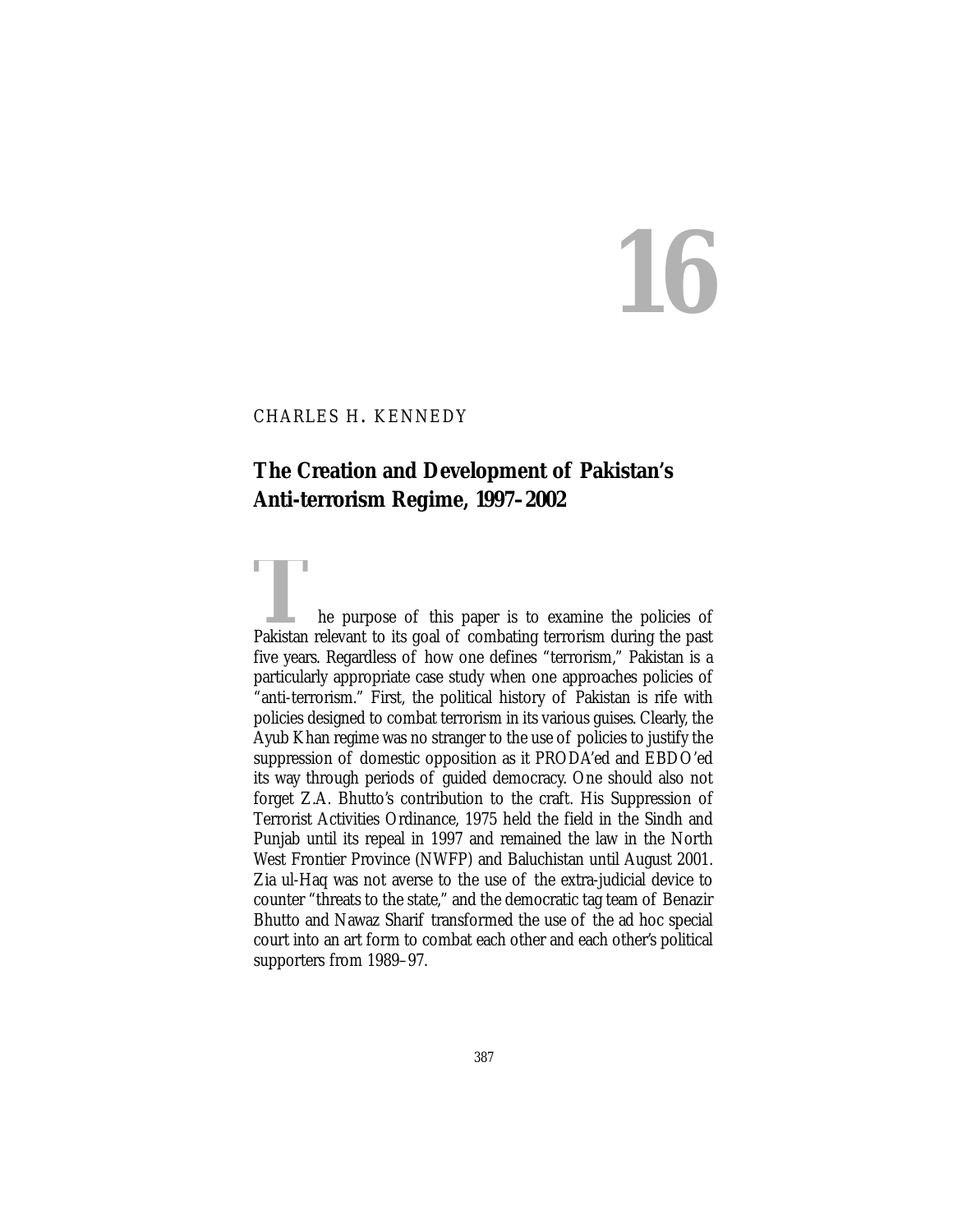Second, Pakistan has had its share—perhaps more than its share of domestic violence. The ethnonational violence that eventually occasioned the horrors of the Bangladesh civil war is a case in point. But, one should not forget the Baloch nationalist movement (*really* "civil war"), nor the Movement for the Restoration of Democracy (MRD) disturbances, nor the bloody Muhajir Qaumi Mahaz (MQM)-Sindhi riots. Each of these conflicts raised issues similar to those raised during the past five years—the state was challenged by violent opposition; civil order was threatened; the state needed latitude to respond; departures from "normal" legal practice were justifiable, if not required.

Despite these earlier events, however, the post-1997 policies of Nawaz Sharif mark a qualitative departure in the nature of Pakistan's policies. Nawaz Sharif was the first Pakistani decision maker to craft an "anti-terrorism" strategy.1 Heretofore, successive Pakistani decision makers had adopted policies designed to target political opponents or to address ethnonational conflict. Such policies, at times, departed from the norm—they were justified as "necessary" or as meeting "emergencies"—and, at times, the targets of such policies were labeled "terrorists." But, such decision makers did not create an ideology that justified such departures from the norm, they did not create permanent institutions that dealt with "terrorism," and they did not construct an "anti-terrorism regime."

# **Constructing the Regime: Nawaz Sharif as "Anti-terrorist"**

ON 18 JANUARY 1997 Mehram Ali, a foot soldier of the Shia militant organization Tehrik Nifaz Fiqh-i-Jafaria (TNFJ), planted a remotecontrolled pipe bomb in the grounds of the district court complex in Lahore. He detonated the bomb. When the debris settled the bodies of twenty-three victims were found, including those of Maulana

<sup>1.</sup> It is important to note that Nawaz Sharif had earlier introduced an anti-terrorism strategy, through the vehicle of the Twelfth Amendment to the Constitution, which added Article 212-B to the document. The latter amendment allowed for the "establishment of Special Courts for the trial of heinous offenses." Constitution (Twelfth Amendment) Act, 28 July 1991. This device was designed as a temporary expedient that would stand repealed, if not confirmed by the parliament, three years after its enactment. Accordingly, the Twelfth Amendment and Article 212B expired on 28 July 1994.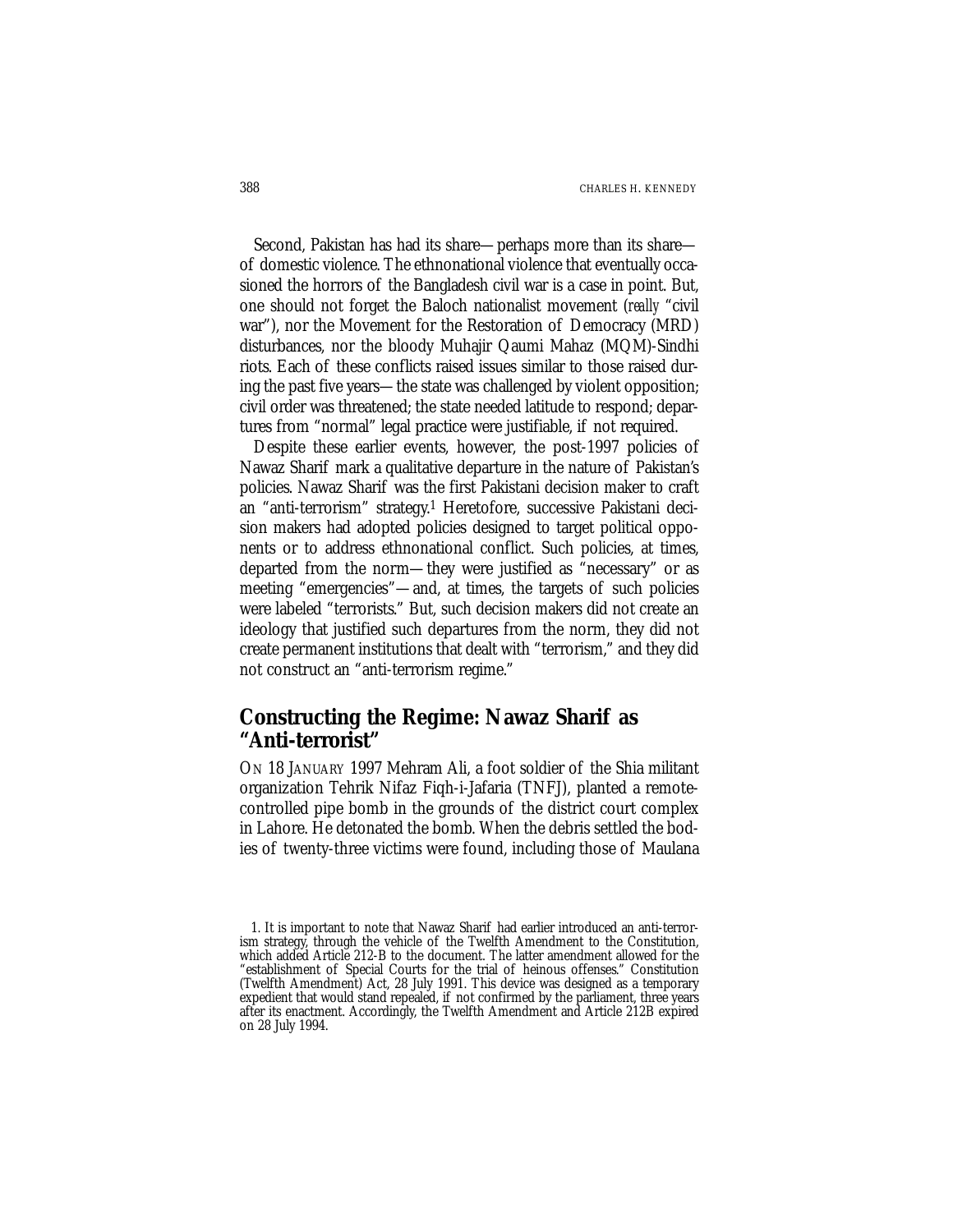Zia-ur-Rehman Farooqi and Maulana Azam Tariq, both members, the latter the chairman, of the Sipah-i-Sahaba Pakistan (SSP), a militant Sunni organization. The latter victims had been brought to the Additional Sessions judge's office from the Kot Lakhpat jail where they were serving sentences related to their earlier anti-Shia crimes. Fifty-five others were also injured in the blast. Mehram Ali was caught at the scene but his trial before the Sessions court dragged on. The case generated considerable press coverage and provided the context, perhaps pretext, for the government's introduction of the Anti-Terrorism Act of 1997, which came into effect on 20 August. The Mehram Ali case was transferred to the newly constituted special Anti-Terrorism Court (ATC) in late August, where Ali was awarded a death sentence, convicted for twenty-three counts of murder, and various other sentences related to the bombing. He filed an appeal before the newly constituted Anti-Terrorism Appellate (ATA) Tribunal, also in Lahore. The ATA upheld his conviction. The petitioner then filed a writ petition before the Lahore High Court claiming, among other things, that the formation of the special courts violated provisions of the constitution. The Lahore High Court claimed jurisdiction to hear the appeal, but held that the conviction should still stand. Mehram Ali then filed an appeal to the Supreme Court of Pakistan<sup>2</sup>

The Anti-Terrorism Act of 1997 was the brainchild of the Nawaz Sharif administration, which had been returned to power in February 1997 following a landslide victory that left Sharif 's party, the Pakistan Muslim League, with an overwhelming majority in the national assembly. The motives for the introduction of the Anti-Terrorism Act were mixed. Clearly, Pakistan had suffered from very significant communal and sectarian violence for the past several years, and the regular criminal justice system had not been able to curb such violence. In this context, the ATCs, with their "promise" of speedy justice, unencumbered by the procedural niceties of the regular court system, would serve as a deterrent to would-be terrorists. Also, Nawaz Sharif and his political allies may have seen merit in establishing a parallel judicial

<sup>2.</sup> This account is drawn from *Mehram Ali versus Federation of Pakistan PLD* 1998 SC 1445 and S. M. Zafar, "Constitutional Developments in Pakistan, 1997–99," in Charles H. Kennedy and Craig Baxter, eds*., Pakistan: 2000* (Karachi: Oxford University Press, 2001), 14–15.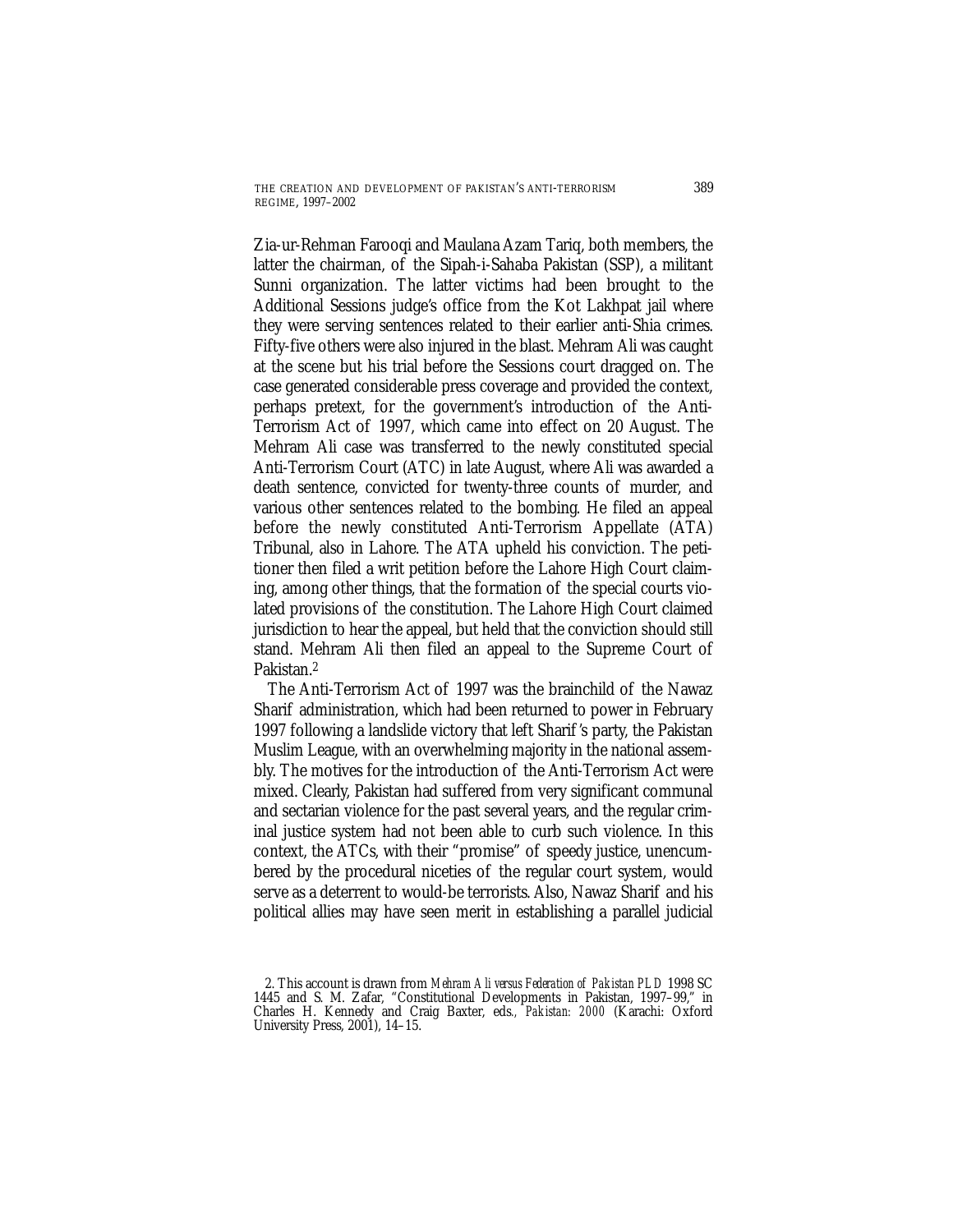system in which the numerous ongoing trials of his political enemies (especially prominent officials of the Pakistan People's Party [PPP]) could be transferred for speedy disposal. In any case, the Anti-Terrorism Act was a bold departure from the normal legal system.3 First, the 1997 act broadly defined "terrorism" to include:

Whoever, to strike terror in the people, or any section of the people, or to alienate any section of the people or to adversely affect harmony among different sections of the people, does any act or thing by using bombs, dynamite or other explosive or inflammable substances, or firearms, or other lethal weapons or poisons or noxious gases or chemicals or other substances of a hazardous nature in such a manner as to cause, or to be likely to cause the death of, or injury to, any person or persons, or damage to, or destruction of, property or disruption of any supplies or services essential to the life of the community or displays firearms, or threatens with the use of force public servants in order to prevent them from discharging their lawful duties commits a terrorist act.4

Crimes included within the purview of the act were: a) murder; b) the malicious insult of the religious beliefs of any class; c) the use of derogatory remarks in respect of the holy personages; d) kidnapping; e) and various statutes relating to "robbery and dacoity."5 Clearly, terrorism as defined by the act was in the "eyes of the prosecutor," that is, the terms of the act could be interpreted to include virtually any violent act, or encouragement of the commission of a violent act.

Second, the act created special "anti-terrorism" courts. Such courts would be established by the government in their discretion and would be headed by a judge of a Sessions court, or an additional Sessions judge, or a district magistrate, or a deputy district magistrate, or an advocate with ten or more years of experience appointed by the government. Such judges would have no specific tenure of office, serving at the discretion of the government. Strict time constraints would

<sup>3.</sup> Anti-Terrorism Act, 1997 (20 August 1997). *PLD* 1997 Central Statutes (unreported) 535.

<sup>4.</sup> Section 6, 537.

<sup>5.</sup> Schedule, 547–48.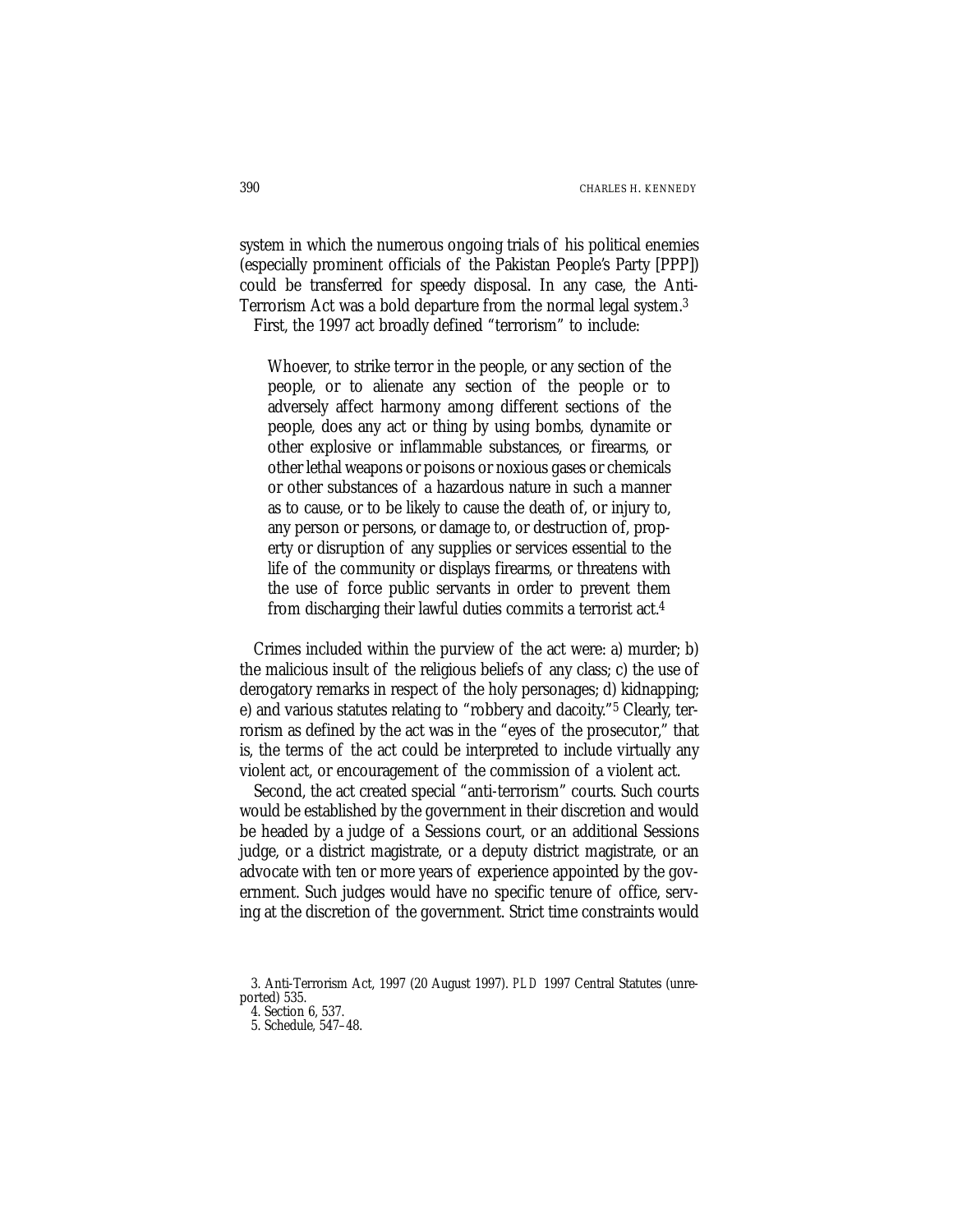govern the procedures of such special courts—the prosecution would be given seven days to complete the investigation and the court would be given seven days to try the case. The recalling of witnesses would be prohibited and no adjournments, beyond two days, would be countenanced. Those accused of crimes could be tried in absentia if adequate notice concerning the dates of the trial were published in the press. Appeals against conviction and acquittal of such courts would lie *only* with special ATA Tribunals, also constituted at the discretion of the government. Such tribunals would have seven days from receipt of the appeal, which would have to be filed within three days of conviction to render a decision. The decision of the Appellate Tribunal would be final; no further appeal could be entertained. Such special courts would also have the power to have cases pending before other courts (regular courts—Sessions courts, magistrate courts) transferred to its jurisdiction, without the necessity of recalling witnesses.6

As stated above, Mehram Ali's case was transferred from a Sessions judge to a special Anti-Terrorism court wherein he was convicted and awarded a death sentence; he appealed to the relevant ATA Tribunal where his conviction was upheld; he then appealed to the Lahore High Court, which claimed standing to hear the appeal despite the terms of the Anti-Terrorism Act, but still upheld the conviction; and then finally he filed an appeal before the Supreme Court. In its decision, *Mehram Ali versus Federation of Pakistan*, 7 the court upheld Mehram Ali's conviction and he was later executed, but the court declared the bulk of the 1997 Anti-Terrorism Act to be unconstitutional.

Although the court found nothing inherently unconstitutional in the establishment of special courts for specific and pressing needs of the government, such courts would nonetheless be subject to the rules and procedures of the existing constitutionally established judicial system. That is, (1) judges of such courts would have a fixed and established tenure of service; (2) such special courts would be subject to the same or similar procedural rules as regular courts, including rules of evidence, etc.; and (3) the decisions of such special courts would be subject to appeal before the relevant constitutionally mandated regular courts. Namely, appeal against the decisions of the special courts

<sup>6.</sup> Sections 12, 14, 19, 24–5, 29, and 31.

<sup>7.</sup> *Mehram Ali versus Federation of Pakistan*.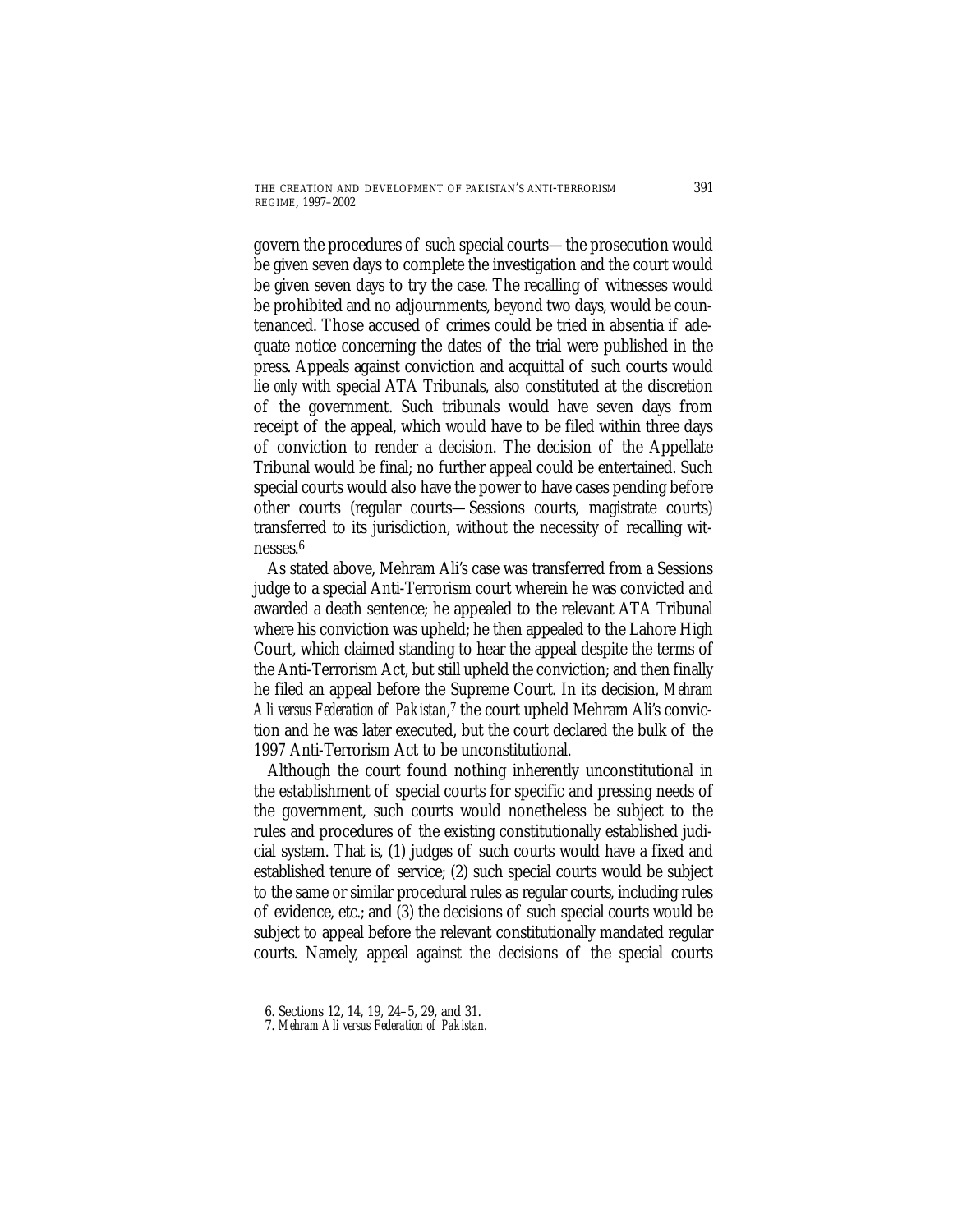would lie with the respective High Courts and ultimately with the Supreme Court. As Ajmal Mian, then Chief Justice of the Supreme Court found, the supervision and control over the subordinate judiciary (including the special courts) vests with the High Courts. Moreover, no parallel legal system can be constructed that bypasses the operation of the existing regular courts. Despite this finding the Supreme Court evinced sympathy for the government's avowed intent to speed justice. In a concurring opinion Justice Irshad Hasan Khan stated:

[The] speedy resolution of civil and criminal cases is an important constitutional goal, as envisaged by the principles of policy enshrined in the constitution. It is therefore, not undesirable to create Special Courts for operation with speed but expeditious disposition of cases of terrorist activities/heinous offenses have to be subject to constitution and law.8

In light of this finding, the Nawaz Sharif government had no recourse but to amend the Anti-Terrorism Act and incorporate the changes ordered by the Supreme Court. Accordingly, on 24 October 1998 the Anti-Terrorism (Amendment) Ordinance, 1998 was issued.9 The new act met all of the objections raised in the *Mehram Ali* case. Therefore, Special Anti-Terrorism courts remained in place but the judges of such courts were granted tenure of office (two years, later extended to two and one-half years); the special Appellate Tribunals were disbanded, appeals against the decisions of the Anti-Terrorism courts would henceforth be to the respective High Courts; and restrictions were placed on the earlier act's provisions regarding trial in absentia to accord with regular legal procedures.

Unfortunately, civil order in Pakistan, particularly in Sindh province, continued to unravel. On 17 October 1998, Hakim Muhammad Said, one of Karachi's most well-known citizens, a former governor of Sindh and founder of the Hamdard Foundation (*Hamdard Islamicus)* and Hamdard University, was murdered. Under increasing pressure

<sup>8.</sup> Ibid., 1497–98.

<sup>9.</sup> Anti-Terrorism (Amendment) Ordinance, 1998 (24 October 1998). *PLD* 1999 Central Statutes 143.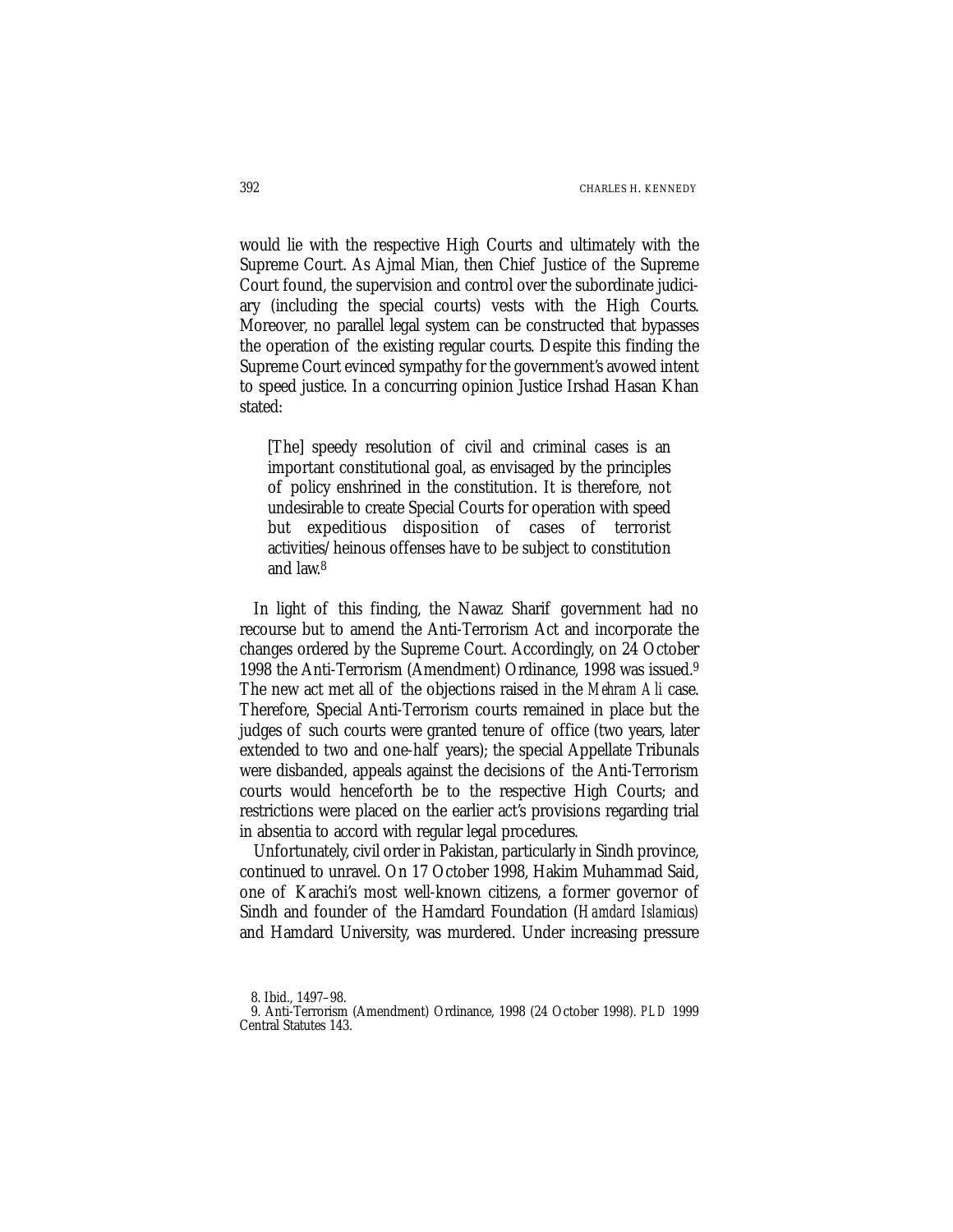from within his own political circle—and most likely from the military—to do something to curb such lawlessness and violence, Nawaz Sharif chose to impose Article 232 and declare a state of emergency (Governor's Rule) in Sindh Province. The purpose of the order, as expressed in the order itself, was to empower the governor to take all necessary actions "to create a peaceful environment in which ordinary citizens can conduct their day-to-day affairs in accordance with their constitutional rights and entitlement within the province."10

Such laudable ends, however, led to an invitation to the military, acting in its capacity of "aid to civil power," to take over law and order duties in Sindh Province. The result was the introduction of a form of martial law that was imposed on the province as a whole, but most enthusiastically implemented in Karachi. Perhaps understandably the military, asked to assume functions beyond its normal duties, desired a free hand in its mission. Standing in its way were the civilian courts, with their procedures and processes and their alleged corruption. The remedy, they insisted, was the creation of military tribunals. Nawaz Sharif complied.

The result, the Pakistan Armed Forces (Acting in Aid of Civil Power) Ordinance, 1998,<sup>11</sup> is a remarkable document. Promulgated on 20 November 1998, the ordinance, which had application only to Sindh Province, extended broad judicial powers to the military. The ordinance granted military officers at the rank of Brigadier and above the right to "convene as many courts as may be deemed necessary to try offenders." Such courts could try civilians. Appeals against conviction by such courts would lie only with such appellate tribunals as the military authorities deemed necessary to establish. Moreover, cases pending before other courts (regular courts and ATCs) could be transferred to such newly established military courts. The courts would have jurisdiction to award sentences, including the death penalty, for specified crimes. The ordinance also created a "new crime" punishable with a penalty of up to seven years of rigorous imprisonment—the crime of "civil commotion."

<sup>10.</sup> Constitution of Pakistan (1973) Article 232 (30 October 1998). *PLD* 1999 Central Statutes 202.

<sup>11.</sup> Pakistan Armed Forces (Acting in Aid of Civil Power) Ordinance, 1998 (20 November 1998). *PLD* 1999 Central Statutes 156.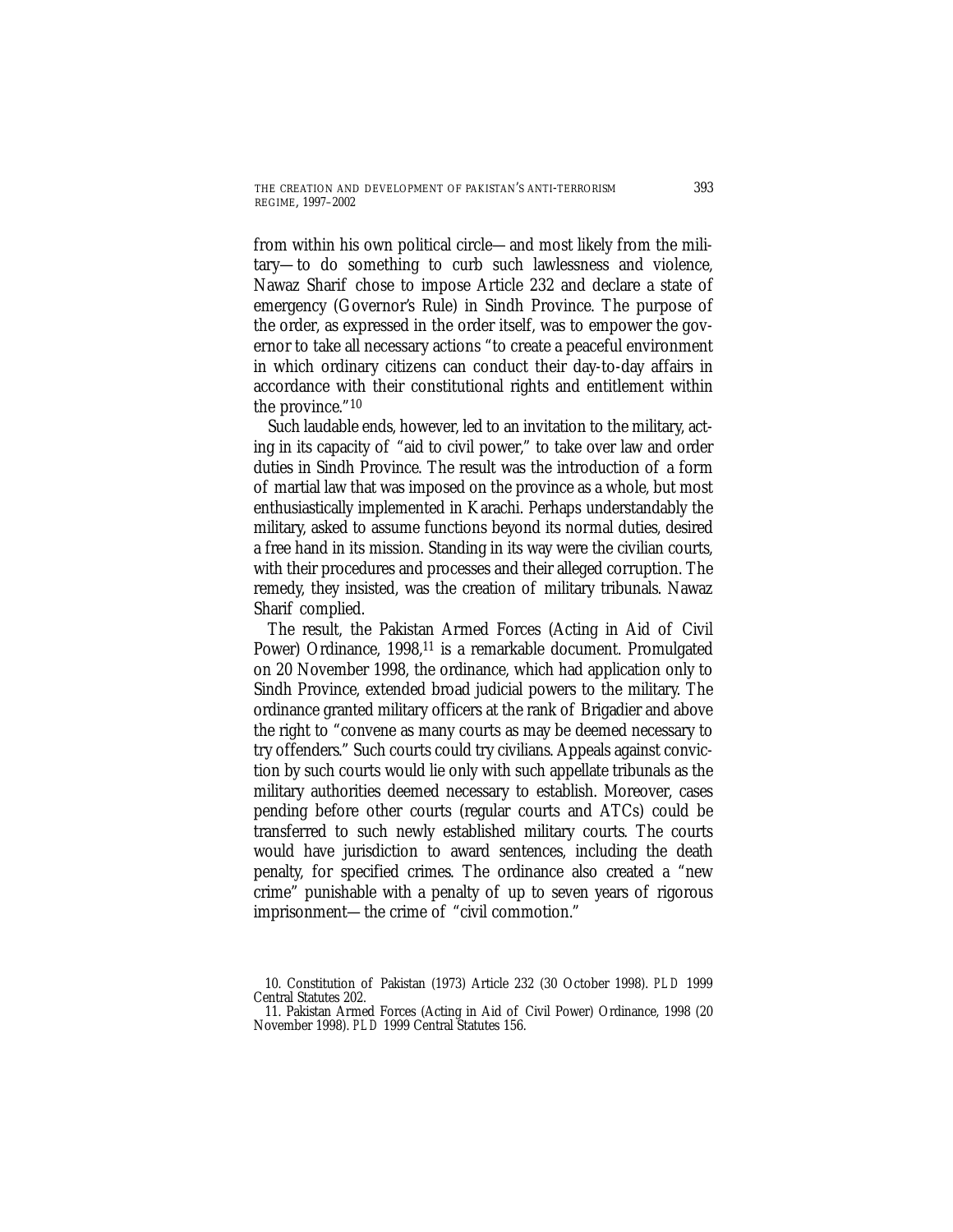"Civil commotion" means creation of internal disturbances in violation of law or intended to violate law, commencement or continuation of illegal strikes, go-slows, lock-outs, vehicle snatching/lifting, damage to or destruction of State or private property, random firing to create panic, charging bhatha [protection money/extortion], acts of criminal trespass, distributing, publishing or pasting of a handbill or making graffiti or wall-chalking intended to create unrest or fear or create a threat to the security of law and order….12

On 30 January 1999, the jurisdiction of the ordinance was extended to the whole of Pakistan. Also, the ordinance was amended so that accused "absconders" from justice could be tried in absentia by any military court established in Pakistan.13

Despite the government's claims that this ordinance was temporary and necessary given the breakdown of law and order, there was considerable public opposition to the establishment of the military courts. Political opponents of Nawaz Sharif were particularly hostile to the implementation of the ordinance as it gave his government almost unlimited power to harass and imprison opponents. The invention of the crime of "civil commotion," particularly subject to implementation by military courts, was very troublesome—many of the activities defined as "crimes" could also be interpreted as "normal" political behavior. Numerous constitutional petitions were filed before the superior courts challenging the validity of the ordinance the Supreme Court consolidated such petitions and heard the petitioners. The result was the landmark decision—*Liaquat Hussain versus Federation of Pakistan* issued on 22 February 1999.14

The *Liaquat Hussain* decision is one of the most unequivocal, if not harsh, decisions ever rendered by the Supreme Court of Pakistan. It wholly repudiates the impugned ordinance, declaring the Pakistan Armed Forces (Aid to Civil) Act "unconstitutional, without legal authority, and with no legal effect." Furthermore, the court, as per the unanimous decision of the nine-member full Bench, rejected the

<sup>12.</sup> Section 6, 158.

<sup>13.</sup> Pakistan Armed Forces (Acting in Aid of Civil Power) (Amendment) Ordinance, 1999 (30 January 1999) *PLD* 1999 Central Statutes 241.

<sup>14.</sup> *Liaquat Hussain versus Federation of Pakistan PLD* 1999 SC 504.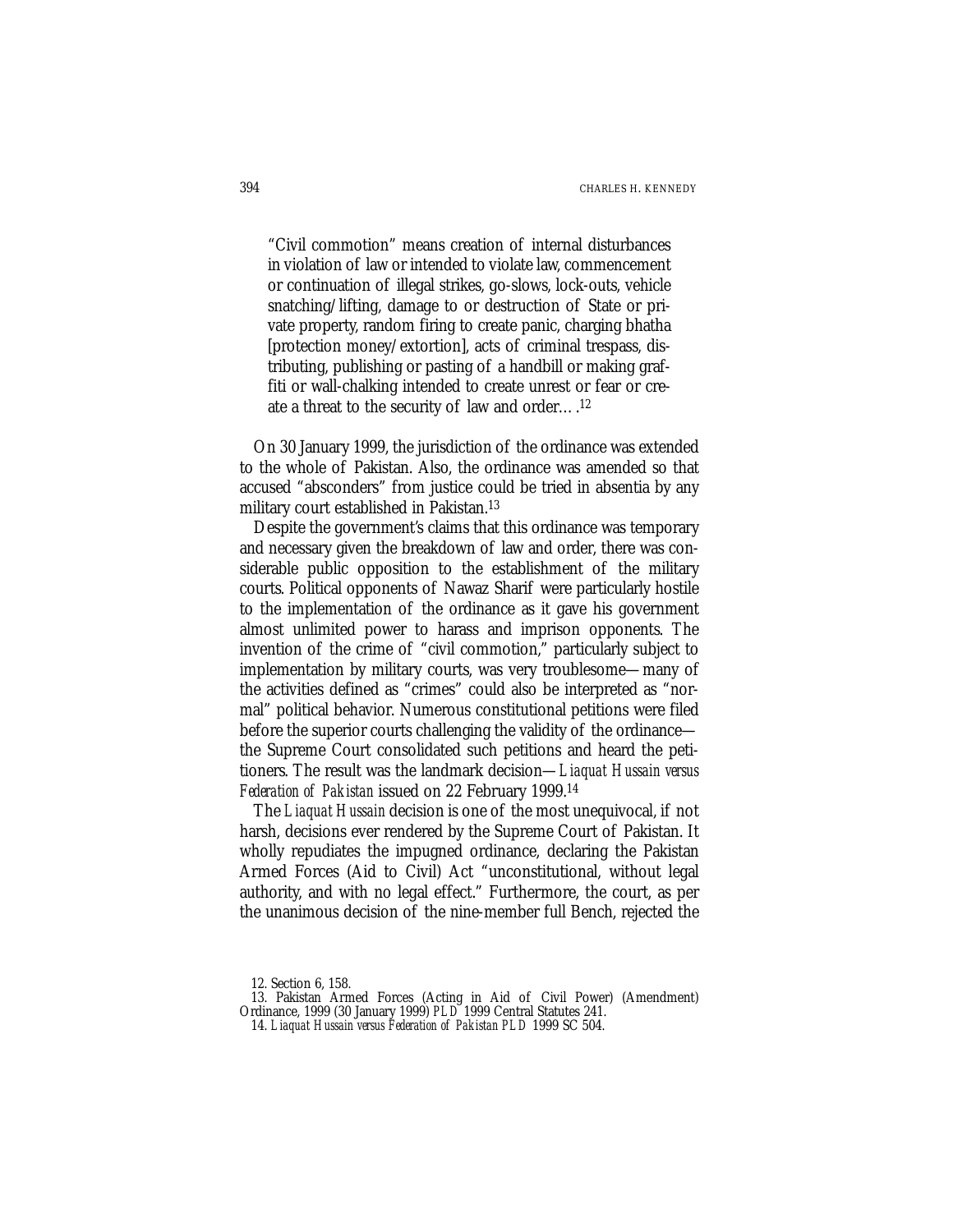government's contention that the act was designed to be temporary in duration and/or limited only to Sindh Province. Indeed, it uses the evidence of the aforementioned 30 January amendment to the act to prove the government's bad faith. The court also rejected the government's contention that the ordinance was expedient, and defensible under the so-called "doctrine of necessity."

It may be stated that it seems to be correct that after taking over of the executive power by the Governor in Sindh, commission of crimes has been reduced including the acts of terrorism…. Be that as it may … if the establishment of the Military Courts is not warranted by the constitution, simpliciter the fact that their establishment had contributed to some extent in controlling the law and order situation or the factum of delay in disposal of the criminal cases by the Courts existing under the general laws or under the special laws … would justify this Court to uphold their validity. In my humble view, if the establishment of the Military Courts under the impugned Ordinance is violative [sic] of the constitution, we cannot sustain the same on the above grounds or on the ground of expediency.… The Doctrine of Necessity cannot be invoked if its effect is to violate any provision of the constitution, particularly keeping in view Article 6 thereof which provides that "Any person who abrogates or attempts or conspires to abrogate, subverts or attempts or conspires to subvert the constitution by use of force or show of force or by other unconstitutional means shall be guilty of high treason."15

The court also found the ordinance to be unconstitutional in that: a) civilians cannot be tried by military courts; b) the special courts cannot perform parallel functions to those assigned to regular courts; and c) the military's powers with regard to "aid to civil authority" do not extend to the creation of courts or the exercise of judicial functions.

The court, and particularly the lengthy concurring opinion of Justice Irshad Hasan Khan,16 was sympathetic with the dilemma facing the

15. Ibid., 595–96. 16. Ibid., 681–853.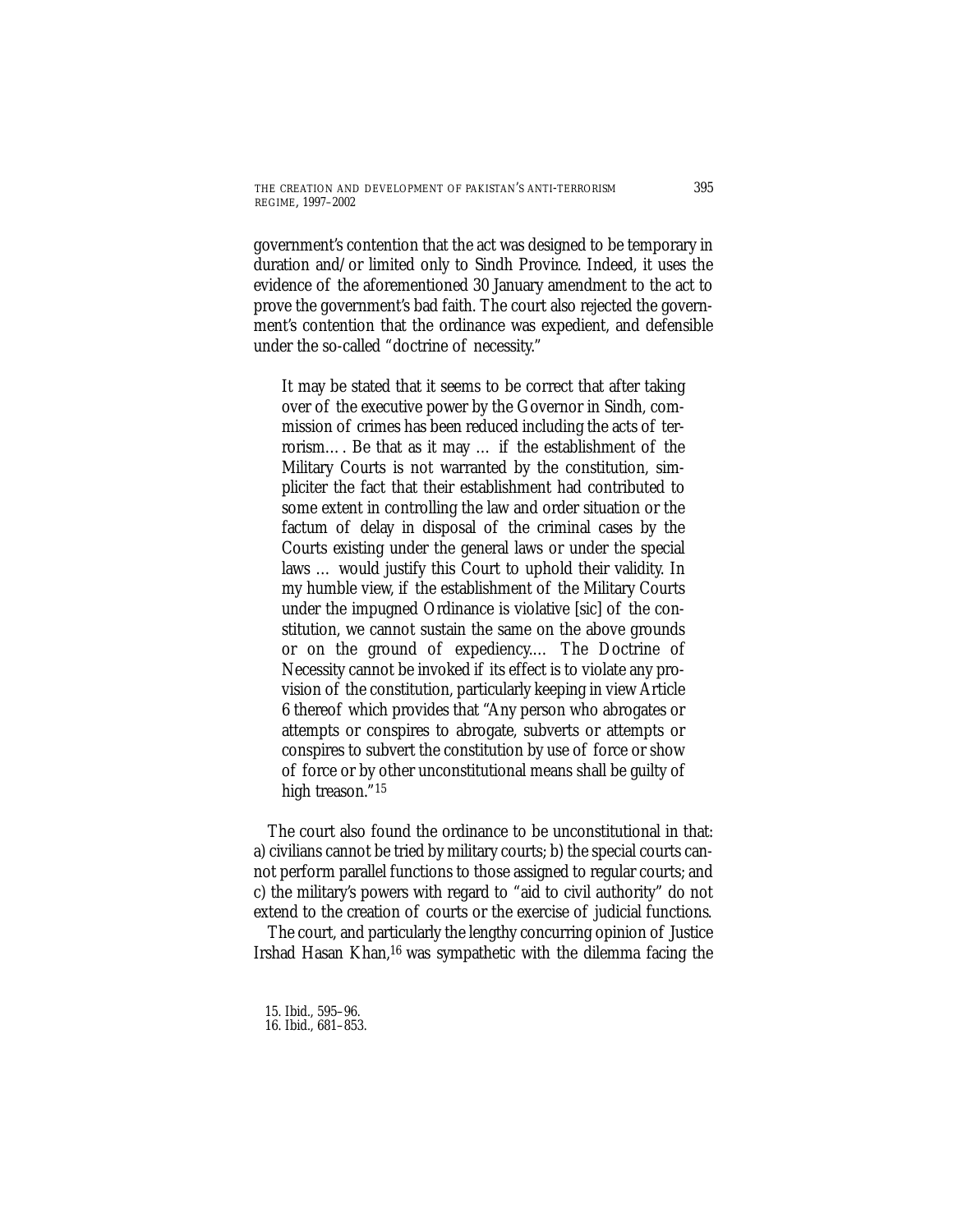government caused by the breakdown of law and order. But, the remedy was in following the advice of the *Mehram Ali* decision. The court also ordered as a procedural amendment to the *Mehram* procedure that cases be assigned to special courts one at a time until the case is decided—that is, that the ATCs should not have a docket of pending cases.

Given the forcefulness of the Supreme Court's verdict, Nawaz Sharif capitulated. On 27 April 1999, the Armed Forces (Acting in Aid of Civil Power) was repealed—however, "civil commotion" was made a crime under the Anti-Terrorism Act.17 On 27 August the Sharif government made its last revision of the anti-terrorism regime when it further amended the Anti-Terrorism Act to allow for the establishment of ATCs in any province of Pakistan.18

On 12 October Nawaz Sharif was removed from power by means of a military coup—General Parvez Musharraf as a result inheriting the anti-terrorism regime from his predecessor.

# **Musharraf 's Anti-terrorism Regime**

### **IMMEDIATE CONCERNS**

Parvez Musharraf assumed power in October 1999 saddled with several domestic and international liabilities. Within the previous sixteen months (since May 1998) Pakistan had tested nuclear weapons (thus flaunting the long-standing strictures of the non-proliferation regime and inviting international sanctions), and had initiated a dangerous war (the so-called Kargil Operation) with India, which arguably risked the use of the nuclear weapons earlier tested. Moreover, Pakistan's much-heralded "democratic transition" had been tarnished by successive governments' perceived incompetence and malign neglect. The capstone, however, was the military coup itself. The coup belied the assumption that Pakistan's political system had "evolved" into a permanent democratic form; it also challenged the belief that the "democratic wave" so popular with Western journalists was a universal phenomenon.

<sup>17.</sup> Anti-Terrorism (Amendment) Ordinance, 1999 (27 April 1999). *PLD* 1999 Central Statutes 289.

<sup>18.</sup> Anti-Terrorism (Second Amendment) Ordinance, 1999 (27 August 1999). *PLD* 2000 Central Statutes 2.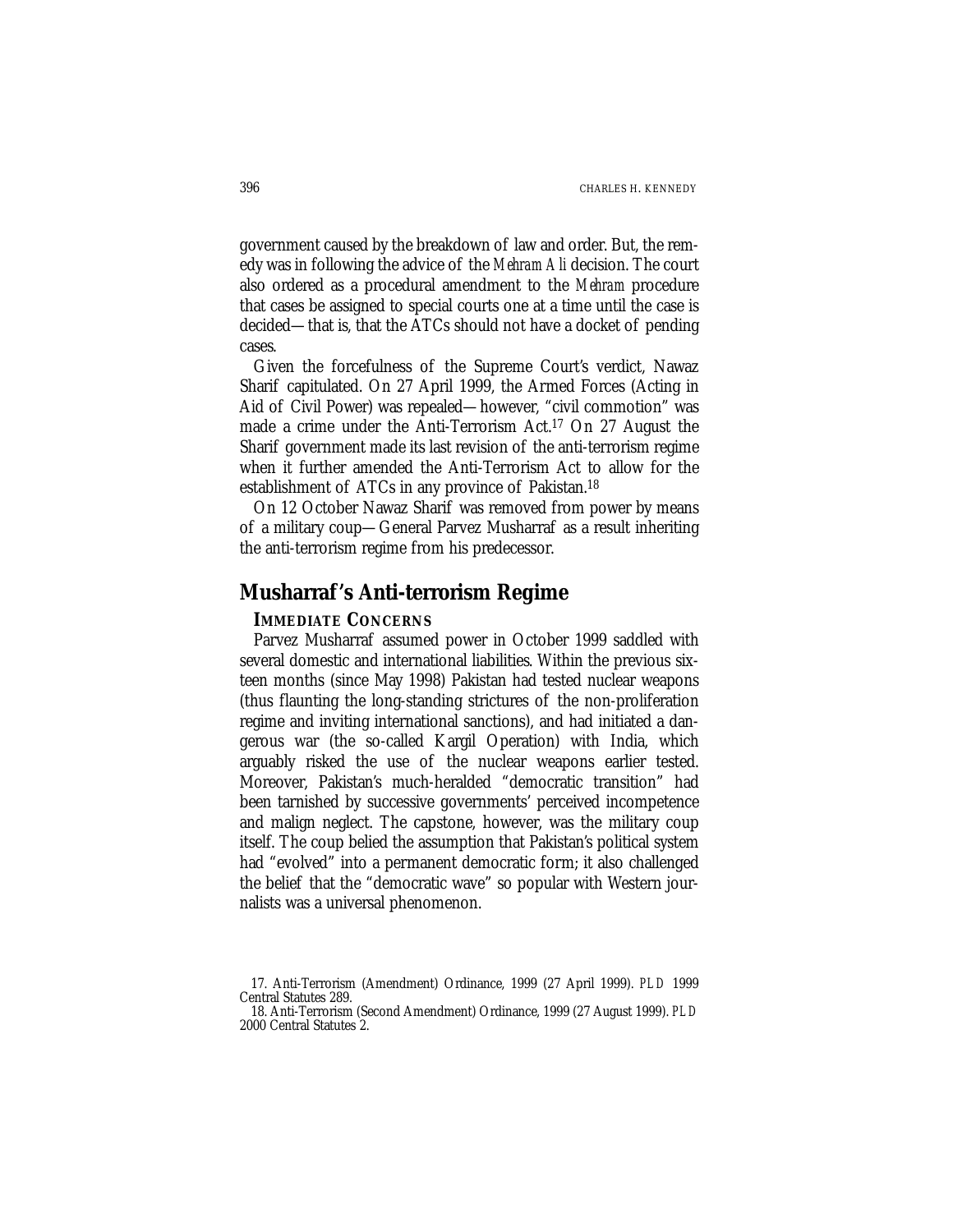In a practical, albeit Machiavellian sense, the new self-styled "Chief Executive" faced two policy imperatives: (1) he had to deny, finesse, downplay, spin, and/or otherwise confuse the issue of his assumption of power by "martial law"; and (2) he had to legitimize the actions he had taken to seize power—that is, to construct a brief for why the military (read Musharraf) had no choice but to dismiss an elected prime minister.

Accordingly, Musharraf 's first action after seizing power was to promulgate the "Provisional Constitution Order" (PCO). The intent of this document was to deny that Musharraf 's seizure of power constitutes the imposition of martial law. Given the facts, this was a hard sell. Indeed, the vehicle for the argument *was* a "martial law pronouncement" (the PCO), which denied that martial law had been imposed. The PCO claimed that the constitution had remained intact save for those provisions, which contradicted actions taken by the new "Chief Executive":

Notwithstanding the abeyance of the provisions of the constitution of the Islamic Republic of Pakistan, hereinafter referred to as the constitution, Pakistan shall, subject to this Order and any other Orders made by the Chief Executive, be governed, as nearly as may be, in accordance with the constitution. Subject as aforesaid, all courts in existence immediately before the commencement of this Order, shall continue to function and to exercise their respective powers and jurisdiction provided that the Supreme Court or High Courts and any other court shall not have the powers to make any order against the Chief Executive or any other person exercising powers or jurisdiction under his authority.19

It is important to note that Musharraf was careful to give himself the title of "Chief Executive" as opposed to the more traditional "Chief Martial Law Administrator" adopted by his predecessors.

Few bought this martial *hiyal*, but it soon became apparent to the chief executive that only Pakistan's superior judiciary had standing to call his hand. This occasioned the introduction of the 31 December

<sup>19.</sup> Provisional Constitution Order no. 1 of 1999 (14 October 1999) *PLD* 1999 Central Statutes 446.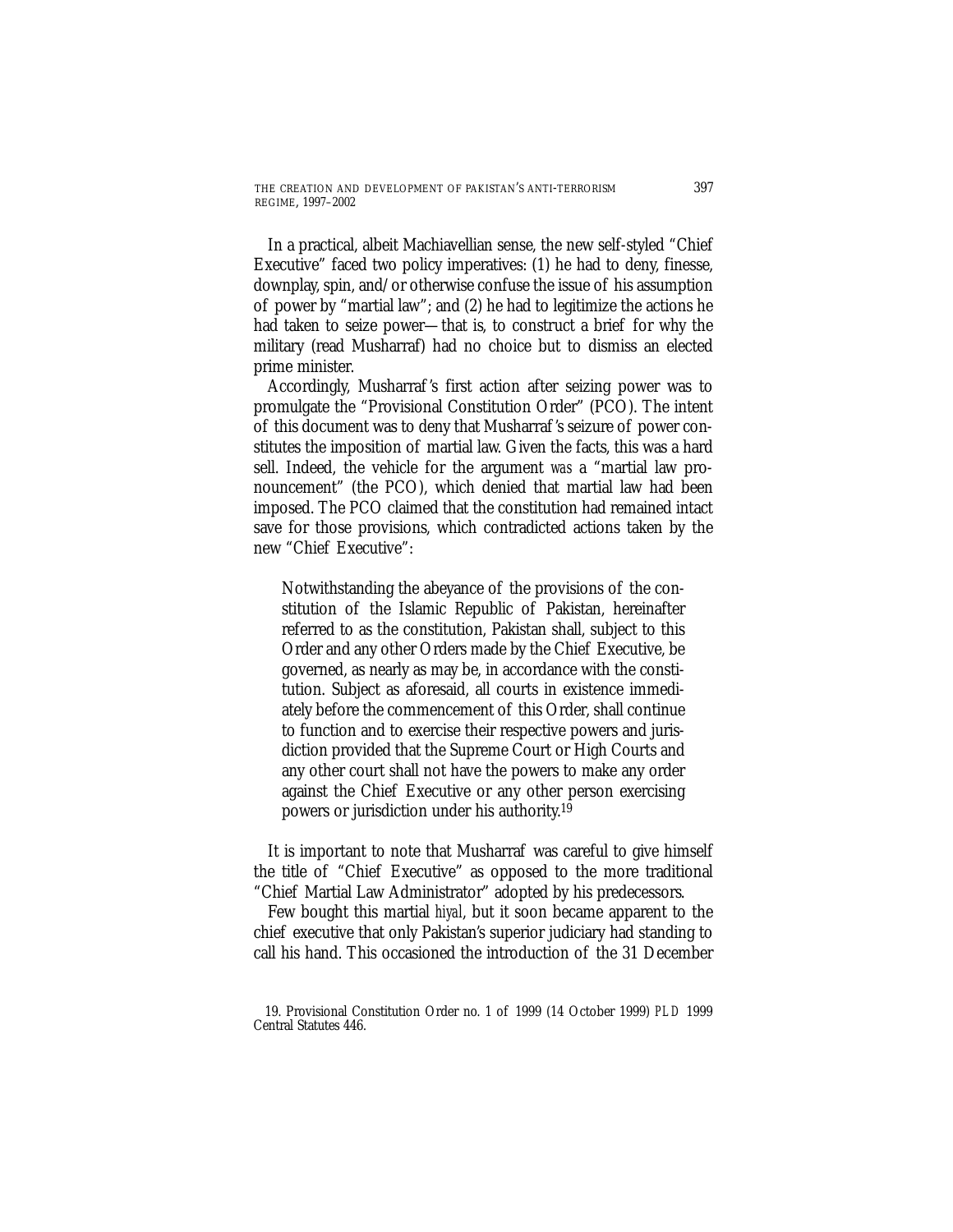Ordinance that required superior court justices to take a fresh oath of office under the terms of the PCO, *not* the constitution.20 Six justices of the Supreme Court and nine High Court judges refused to take the new oath and stood retired.21 The reconstituted and now ostensibly more user-friendly Supreme Court quickly consolidated the numerous writ petitions that had been filed challenging the constitutionality of the military coup and on 12 May 2000 issued its landmark finding the *Zafar Ali Shah* decision.<sup>22</sup> The decision, among other things, provided legal cover for Musharraf 's actions. It also granted the regime a three-year grace period (until 12 October 2002) to hold general elections and to restore the national and provincial assemblies. When the dust settled following the decision, the military regime (and the chief executive) had held the field. First, Musharraf 's seizure of power had not been defined as constituting an act of "martial law." An adverse finding would have occasioned a variety of domestic and international problems. Second, the military coup was defined as regrettable but justifiable. Finally, Musharraf 's regime had been granted legitimacy and given "extra-constitutional" cover, for at least three years. That is, Musharraf had accomplished his first policy imperative—to confuse the issue of his assumption of power by martial law.

The accomplishment of the second policy imperative—to discredit the civilian regime he had replaced and to therefore provide justification for the military coup—required the use of Nawaz Sharif 's antiterrorism regime itself. On 2 December 1999, Musharraf introduced two amendments to the Anti-Terrorism Ordinance. The first extended the schedule of offenses cognizable by the Anti-Terrorism courts to include several other provisions of Pakistan's criminal code. The courts' extended jurisdiction would now include: (1) Section 109—abetment of offense; (2) Section 120—concealing a design to commit an offense; (3) Section 120B—criminal conspiracy to commit a crime punishable by death or with imprisonment greater than two years; (4) Section 121—waging or attempting to wage war against

<sup>20.</sup> Oath of Office (Judges) Order, 1999 (31 December 1999) *PLD* 2000 Central Statutes 38.

<sup>21.</sup> Those refusing to take the oath in the Supreme Court were Chief Justice Saeeduzaman Siddiqui, and Justices Mamoon Kazi, Khalilur Rehman Khan, Nasir Aslam Zahid, Wajihuddin Ahmad, and Kamal Mansur Alam. Justice Irshad Hasan Khan, who took the new oath, became the new chief justice.

<sup>22.</sup> *Zafar Ali Shah versus Parvez Musharraf, Chief Executive of Pakistan PLD* 2000 SC 869.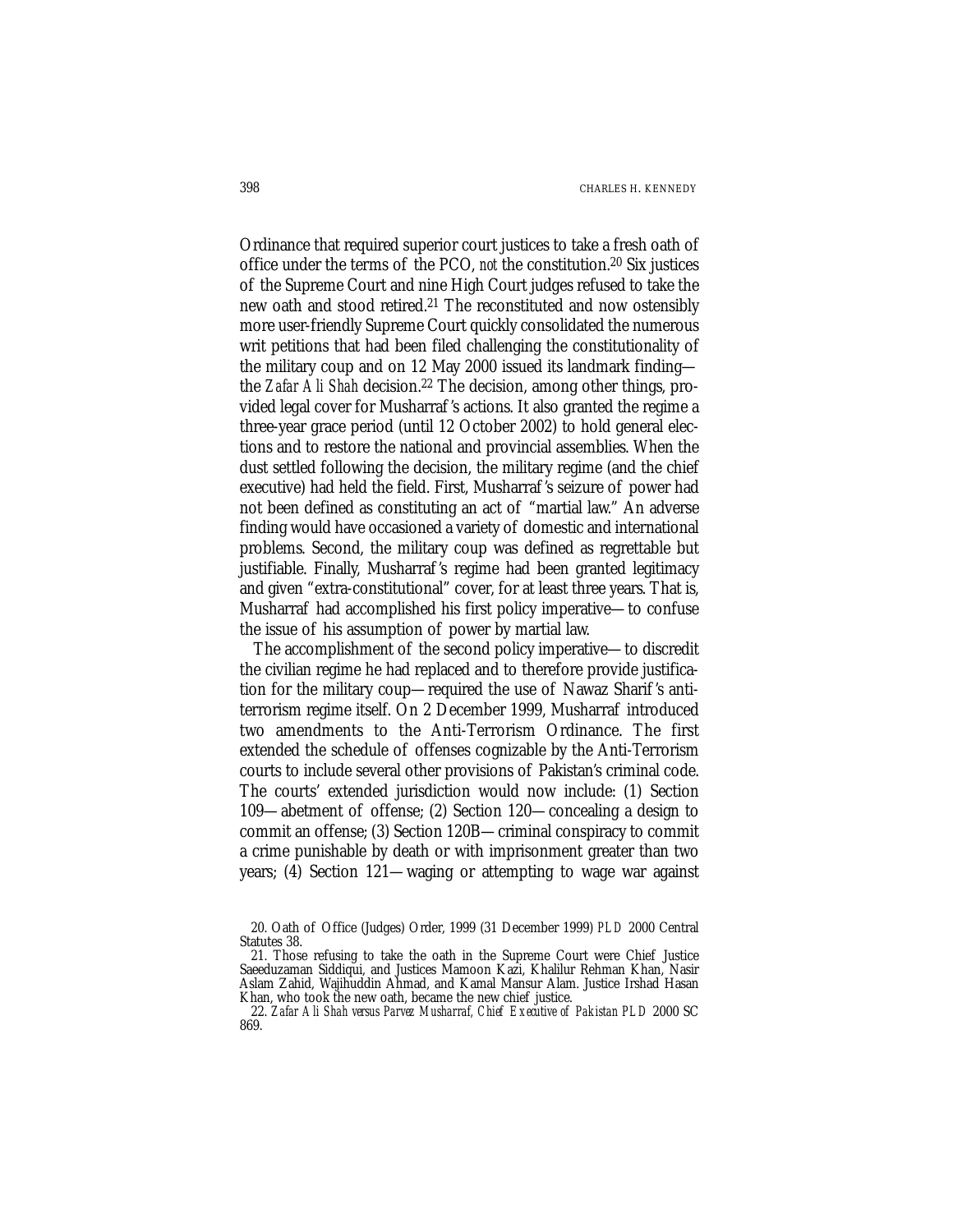Pakistan; (5) Section 121A—conspiracy to commit certain offenses against the state; (6) Section 122—collecting arms with the intent to wage war; (7) Section 123—concealment with intent to facilitate waging of war; (8) Section 365—kidnapping; (9) Section 402—being one of five or more persons assembled for the purposes of committing dacoity; and (10) Section 402 B—conspiracy to commit hijacking.23 The second, 2 December amendment established two new special courts, one to be located at the Lahore High Court, the other at the Karachi High Court. Each of these new courts would be headed by a High Court judge and each would have the power to "transfer, claim, or readmit any case within that province." These courts would also serve as Appellate Tribunals for the ATCs.24

With these two amendments in place, the government turned its attention to the disposal of the case brought against Nawaz Sharif and his co-conspirators. The government's case against the former prime minister was designed to bring criminal charges against Nawaz Sharif, which if successful would effectively end his political career, and to absolve Chief Executive Musharraf from any liability associated with staging the military coup of 12 October. The actual charges brought by the government, to an outside observer, seem a bit unusual, if not bizarre. Essentially the facts presented were that Prime Minister Sharif had made the decision to remove General Musharraf from his position of Chief of Army Staff (COAS) but delayed the execution of that decision until Musharraf was away from Rawalpindi. Therefore, when Musharraf went to Colombo, Sri Lanka to attend a conference, Nawaz Sharif struck. Allegedly, Sharif was hopeful that by the time Musharraf had returned the unpleasantness associated with the dismissal of the COAS would have subsided. However, Nawaz Sharif 's plans were foiled when key elements of the military remained loyal to Musharraf and refused to accept the actions of the prime minister. When Nawaz Sharif learned that his dismissal of Musharraf was encountering resistance, and in light of Musharraf 's imminent return to Karachi (the latter had boarded a PIA commercial flight destined for Karachi), Musharraf struck. He ordered that the flight not be allowed to land in Pakistan. Various offi-

<sup>23.</sup> Anti-Terrorism (Second Amendment) Ordinance, 1999 (2 December 1999) *PLD* 2000 Central Statutes 8.

<sup>24.</sup> Anti-Terrorism (Third Amendment) Ordinance, 1999 (2 December 1999) *PLD* 2000 Central Statutes 78.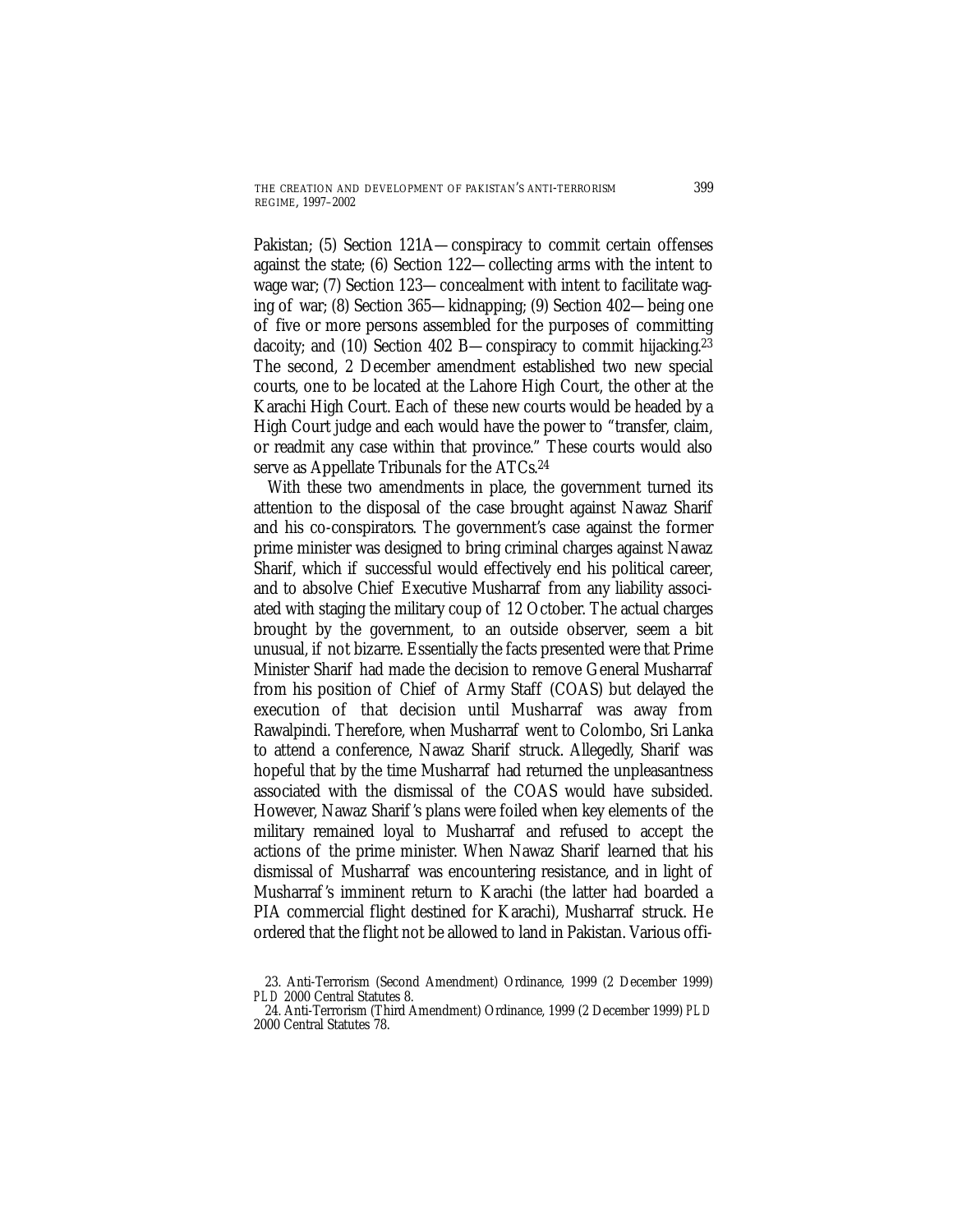cials of PIA and the airport authority cooperated with the prime minister's directive, while others failed to cooperate with the directive, but in any case, the aircraft, carrying not only General Musharraf but also more than one hundred other passengers, was diverted from its original flight path. This diversion, in turn, "threatened the lives" of the passengers as the aircraft was running out of fuel and could not comply with the directive to land outside of Pakistan. Eventually, the relevant airport authorities relented, perhaps owing to the involvement of military personnel who had in the meantime occupied the Karachi airport. The plane landed, its passengers inconvenienced and scared, but safe.

Therefore, given the charges that were to be brought against the exprime minister, the 2 December amendments to the Anti-Terrorism Ordinance were crucial. The crimes for which Nawaz Sharif would be charged (Sections 109, 120B, 121, 121A, 122, 123, 365, and 402B) were not cognizable before the ATCs prior to the amendments. Ostensibly, then, without the amendments such charges would have had to be filed with the regular courts. Moreover, the apparent venue of such a prospective trial would have been Lahore, *not* Karachi (Lahore is Nawaz Sharif 's hometown). That is, the aforementioned amendments were designed to improve the probability of the timely conviction of Nawaz Sharif. Accordingly, one of the main defense strategies of Nawaz Sharif 's attorneys was to challenge the standing of the Karachi Anti-Terrorism court, to which his case was assigned. This petition was rejected on 12 January 2000, and the trial was held. On 6 April the Karachi ATC court announced its verdict—Nawaz Sharif was convicted of conspiracy to hijack the PIA flight and was sentenced to life imprisonment. Charges against his seven co-defendants were dropped.25

One could speculate that if this case had been brought before the regular court system the result may have been different. The thread of evidence linking Nawaz Sharif to the "hijacking" was weak, at best. Certainly, a trial conducted through the regular courts would have taken far longer to complete. In any event, Nawaz Sharif appealed the decision to the Appellate Tribunal of the Sindh High Court. But the appeal was never heard; while the appeal was pending, the govern-

<sup>25.</sup> The trial was covered extensively by the major Pakistani dailies. See on-line editions of *Dawn* and *The News* (Jang group).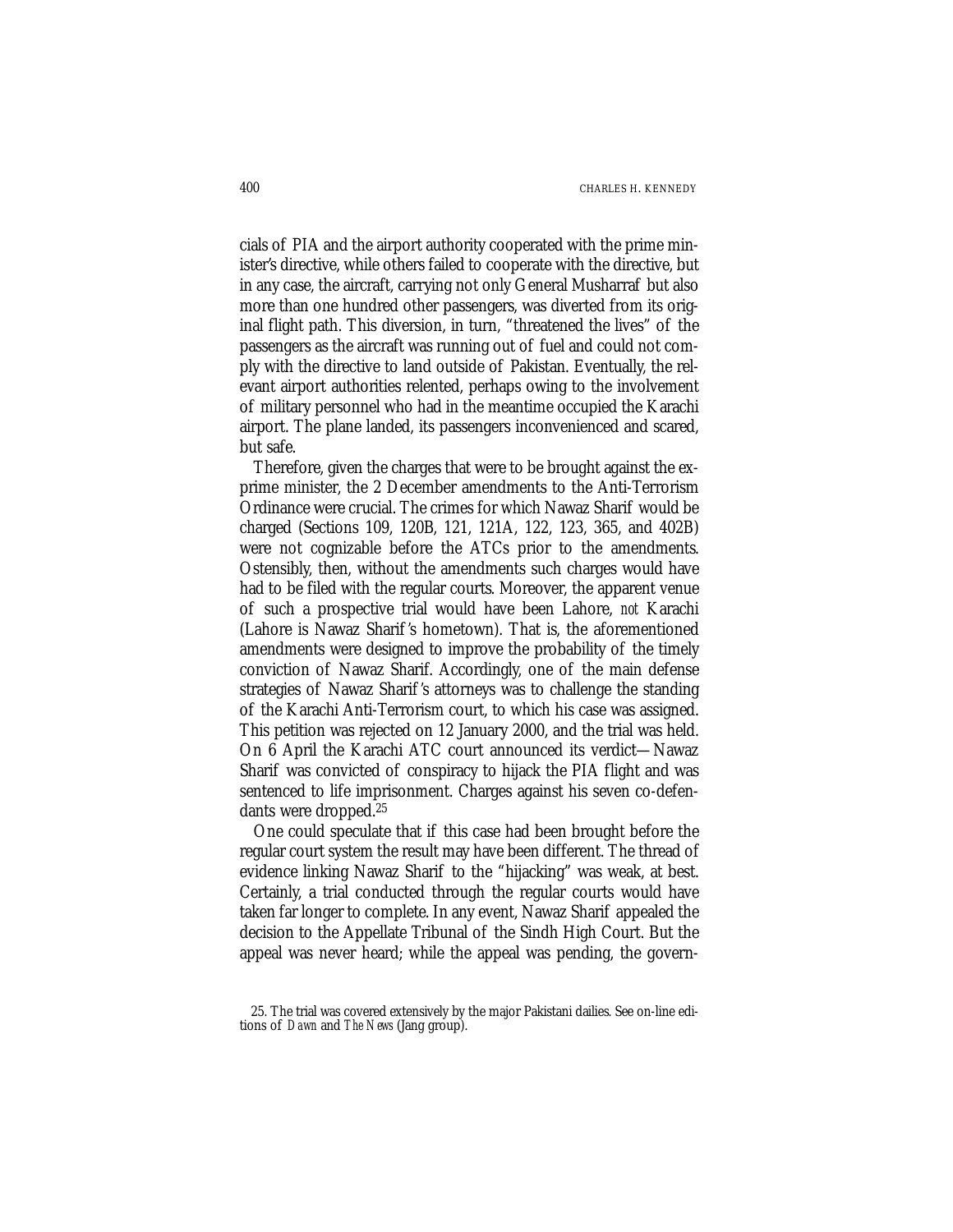ment struck a deal with Nawaz Sharif and his family. In December 2000 Nawaz Sharif and his family were allowed to leave the country for Saudi Arabia. It was reported that the Sharif family was fined more than Rps. 20 million (\$400,000) and agreed to the forfeiture of property worth in excess of Rps. 500 million (\$10 million) as part of the deal.26 It is generally acknowledged that this exile effectively ended Nawaz Sharif 's political career. Indeed, neither he nor any of his immediate family members were allowed to contest the October 2002 general elections. Therefore, Musharraf 's second policy imperative—to legitimize the military coup—had been accomplished.

With this "mission" accomplished the Musharraf regime turned its attention to other matters that rarely involved the anti-terrorism courts. And, as time passed, such courts became increasingly integrated into the legal structure of Pakistan. The ATCs began to assume the characteristics, both good an ill, of regular courts. The process of adjudication as specified in the Anti-Terrorism Act, which had established that cases should be investigated within one week and that cases once accepted should take no longer than seven working days to be disposed, was largely ignored. Also, ignored in practice was the *Liaquat Hussain* directive that anti-terrorism courts would be assigned only one case to dispose of at a time. Indeed, by mid-2001 some anti-terrorism courts had very significant dockets; delays of several months in the disposition of cases were the norm rather than the exception.27

An extreme example of this tendency is provided by tracing the history of the Hakim Muhammad Said case. As mentioned above, the murder of Hakim Said, on 17 October 1998, had led to Nawaz Sharif 's declaration of the state of emergency in Sindh Province. The suspects in the case, nine activists in the MQM, were arrested and their case was tried before an anti-terrorism court in Karachi. They were convicted and sentenced to death on 4 June 1999. The conviction was appealed to the respective ATA, but before the case could be disposed it was transferred to the newly created military courts. There the case stayed until the military courts were disbanded as a consequence of the *Liaquat Hussain* decision. The case was accordingly

<sup>26.</sup> See *Dawn,* 10 December 2000 (online edition).

<sup>27.</sup> Hundreds of cases were pending before ATCs in August 2001. *Dawn* reported on 31 August that 451 cases were pending in the three Sindh-based ATCs*. Dawn,* 31 August 2001 (online edition).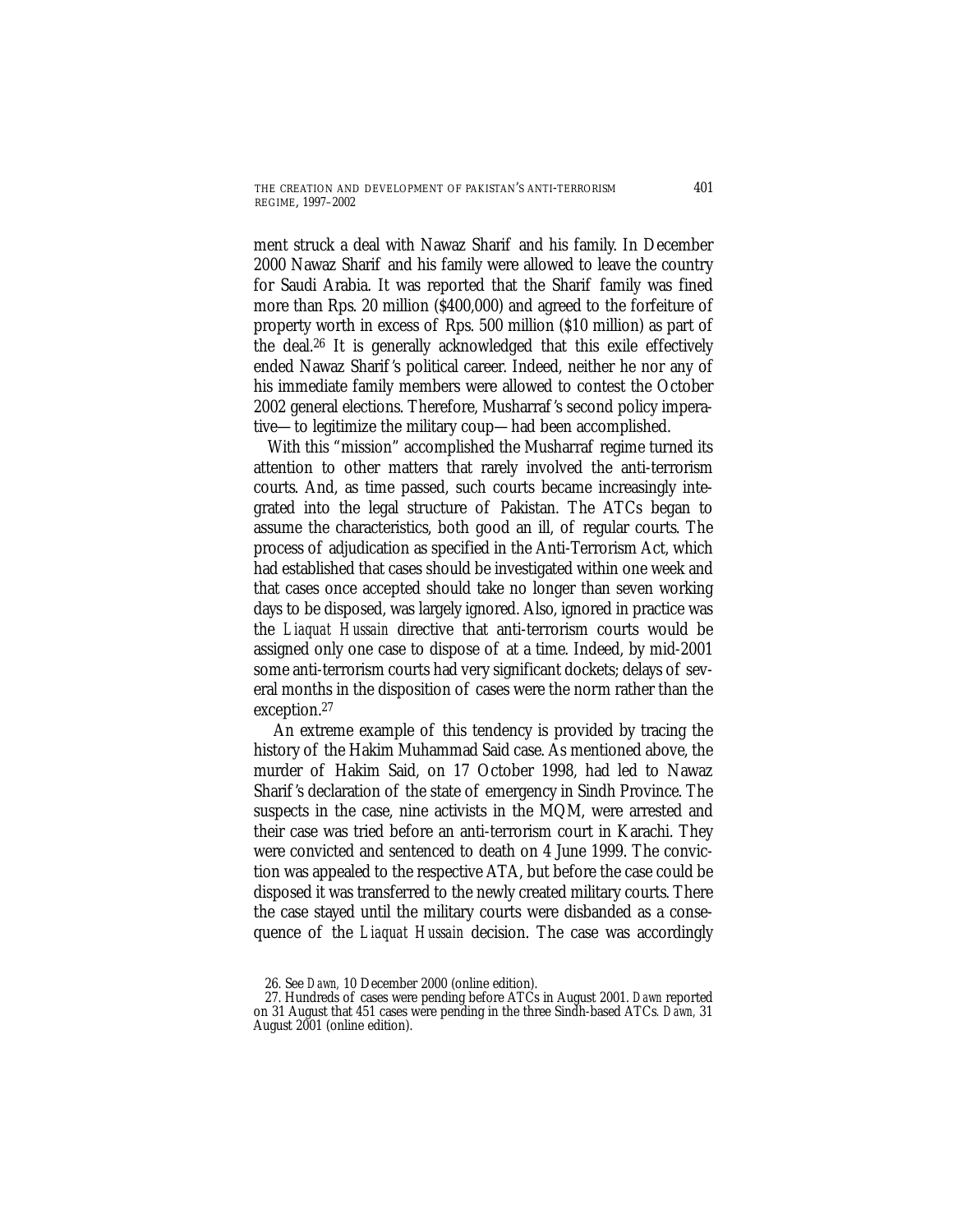transferred to the Anti-Terrorism Appellate branch of the Sindh High Court, which finally disposed of the appeal by acquitting all nine accused on 31 May 2001. The court accepted the defense contentions that the original trial court had violated numerous provisions relating to the gathering and presentation of evidence—including falsifying relevant evidence. The Hakim Said case belied the intentions of the framers of the Anti-Terrorism Act—to provide speedy and effective justice. Not only did the case take nearly three years to be disposed, but the state had accused and convicted the wrong people, while those who actually committed the murder remain unknown and at large.28

Perhaps Pakistan's anti-terrorism regime would have eventually expired, the victim of bureaucratic inattention, but international political events revived the regime in the late summer and fall of 2001.

### **THE INTERNATIONALIZATION OF "ANTI-TERRORISM"**

Although Parvez Musharraf had largely dealt with immediate domestic threats to his regime, Pakistan—and more specifically his government—was still viewed by the international community, and particularly the United States, with concern and suspicion. Pakistan still suffered from the economic effects occasioned by the sanctions imposed on the government following its nuclear weapons testing. Pakistan was also less than a favorite of international nongovernmental organizations (NGOs), human rights groups, and financial institutions owing to its non-democratic government. Also, Pakistan was viewed as unstable, subject to internal disturbances, and generally a bad business risk. Moreover, the Pakistan military and its shadowy (if seemingly all-powerful) institutional ally, the Inter-Services Intelligence (ISI), were generally acknowledged as responsible for the creation and sustenance of the Taliban to the west and "cross-border" terrorism to the east.

It is in this context that Chief Executive Parvez Musharraf presented his 14 August 2001 Pakistan Day address to the nation. The address was extraordinary both with regard to its content as well as its

<sup>28.</sup> This account is drawn from a reading of *Dawn* relevant dates. Also see Shamimur-Rahman, "Sindh High Court Acquits All Accused in Said Murder Case" *Dawn,* 1 June 2001 (online edition).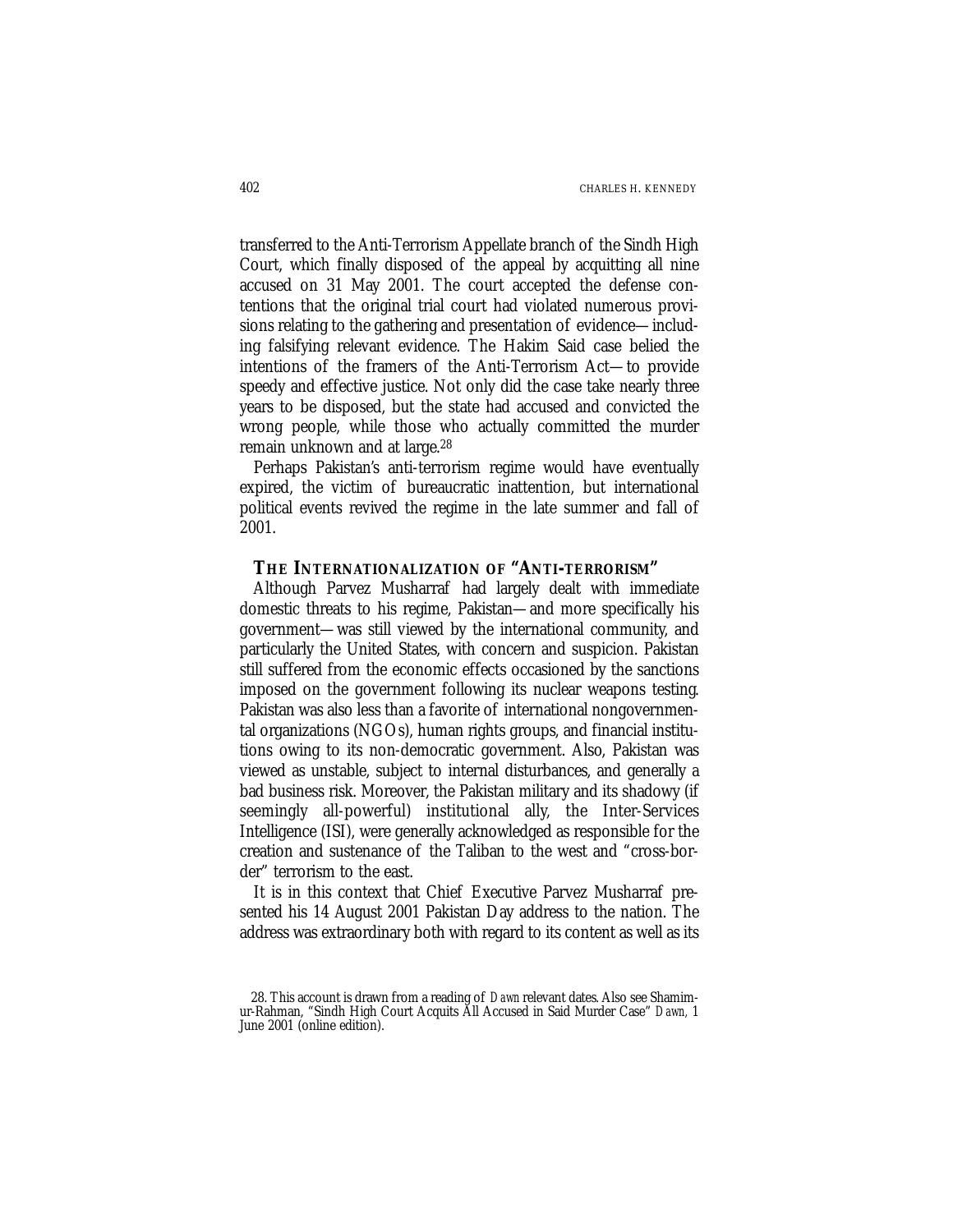emotional delivery. In the speech and in his subsequent actions, Musharraf outlined the adoption of a bold, perhaps revolutionary, plan to restructure Pakistan's political and administrative institutions—the Devolution Plan, 2001.29 But, he also outlined a plan to deal with lawlessness and sectarian violence in the state. The latter plan directly involved the use of the anti-terrorism courts and introduced a significant amendment to the Anti-Terrorism Act.

The Anti-Terrorism (Amendment) Act, 2001 issued on 15 August greatly expanded the scope of cases falling under the purview of the terrorism courts. As per the amended act, an act can be defined as "terrorism" if:

a) it involves the doing of anything that causes death; b) it involves grievous violence against a person or grievous bodily injury or harm to a person; c) involves grievous injury to property; d) involves the doing of anything that is likely to cause death or endangers a person's life; e) involves kidnapping for ransom, hostage taking or hijacking; f) incites hatred and contempt on religious, sectarian or ethnic basis to stir up violence or cause internal disturbance; g) involves stoning, brick-batting or any other form of mischief to spread panic; h) involves firing on religious congregations, mosques, imanbargahs, churches, temples and all other places of worship, or random firing to spread panic, or involve any forcible takeover of mosques or other places of worship; i) creates a serious risk to safety of the public…; j) involves the burning of vehicles or any other serious form of arson; k) involves extortion of money [bhatta] or property; l) is designed to seriously interfere with or seriously disrupt a communications system or public utility service; or n) involves serious violence against a member of the police force, armed forces, civil and armed forces, or a public servant."30

Even more significantly, the amended act empowered the federal

<sup>29.</sup> See Charles H. Kennedy, "Pakistan's Devolution Plan, 2001" (paper presented at South Asian Conference, Madison, Wisconsin, September 2001).

<sup>30.</sup> Anti-Terrorism (Amendment) Ordinance, 2001 (14 August 2001). As quoted in *Dawn,* 24 August 2001 (online edition).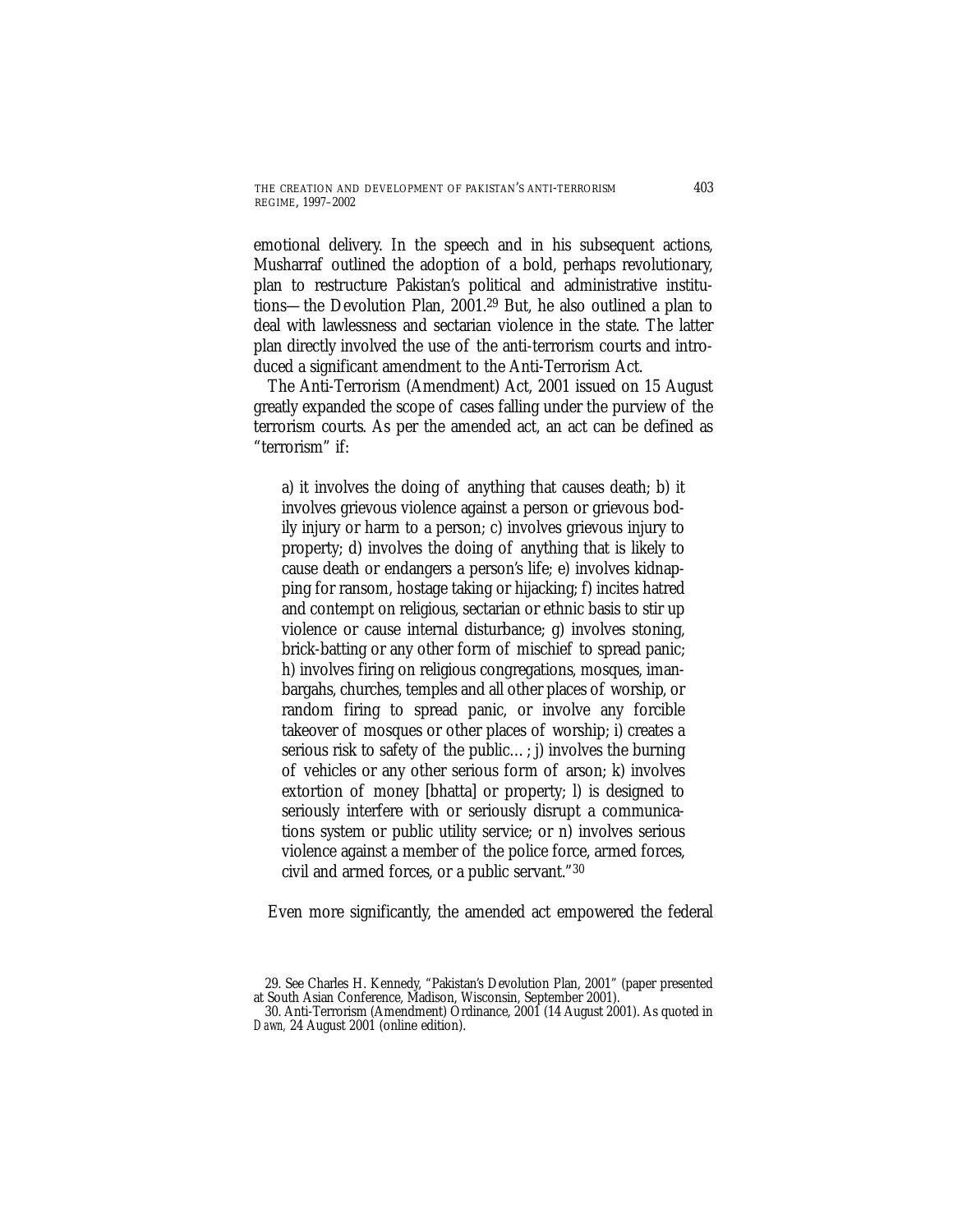government to proscribe an organization if it has "reason to believe that the organization is concerned in terrorism." "Concerned in terrorism" is defined as an organization that "a) commits or participates in acts of terrorism; b) prepares for terrorism; c) promotes or encourages terrorism; d) supports and assists any organization concerned with terrorism; e) patronizes and assists in the incitement of hatred and contempt on religious, sectarian or ethnic lines that stir up disorder; f) fails to expel from its ranks or ostracize those who commit acts of terrorism and present them as heroic persons; or g) is otherwise concerned in terrorism."31

In the days that followed the government implemented this amendment by proscribing two organizations: the Lashkar-i-Jhangvi (LJ), and the Sipah-i-Muhammed Pakistan (SMP), militant offshoots of the Tehrik Nifaz Fiqh-i-Jafaria and Sipah-i-Sahaba, respectively. It was reported that hundreds of the members of these institutions were arrested.

One fruit of this flurry of activity was the announcement made by officials of the World Bank in late August that Pakistan would be granted several million dollars to implement its administrative and political reforms. "Anti-terrorism" has its benefits—then came September 11.

### **ANTI-TERRORISM AND CONSEQUENCES OF SEPTEMBER 11**

The Musharraf administration was confronted with both a threat and an opportunity as a consequence of the horrific acts of September 11 and the resultant U.S. response. Pakistan was "asked" to comply with the U.S. interpretation of the causes of, and remedies against international terrorism. In exchange, Pakistan would be "cut a break" with respect to its lingering "issues." To be more precise, Pakistan was asked to: 1) cut its ties with the Taliban government in Afghanistan; 2) be helpful with respect to U.S. plans to attack Afghanistan; 3) counter the anticipated extremist fallout likely to occur from the above within Pakistan; 4) reduce sectarian violence within Pakistan; and 5) curb alleged Pakistani state support for jihadi and/or terrorist activities related to the Kashmir issue. In exchange, the United States would be supportive of Pakistani attempts to improve its standing in the international community (particularly with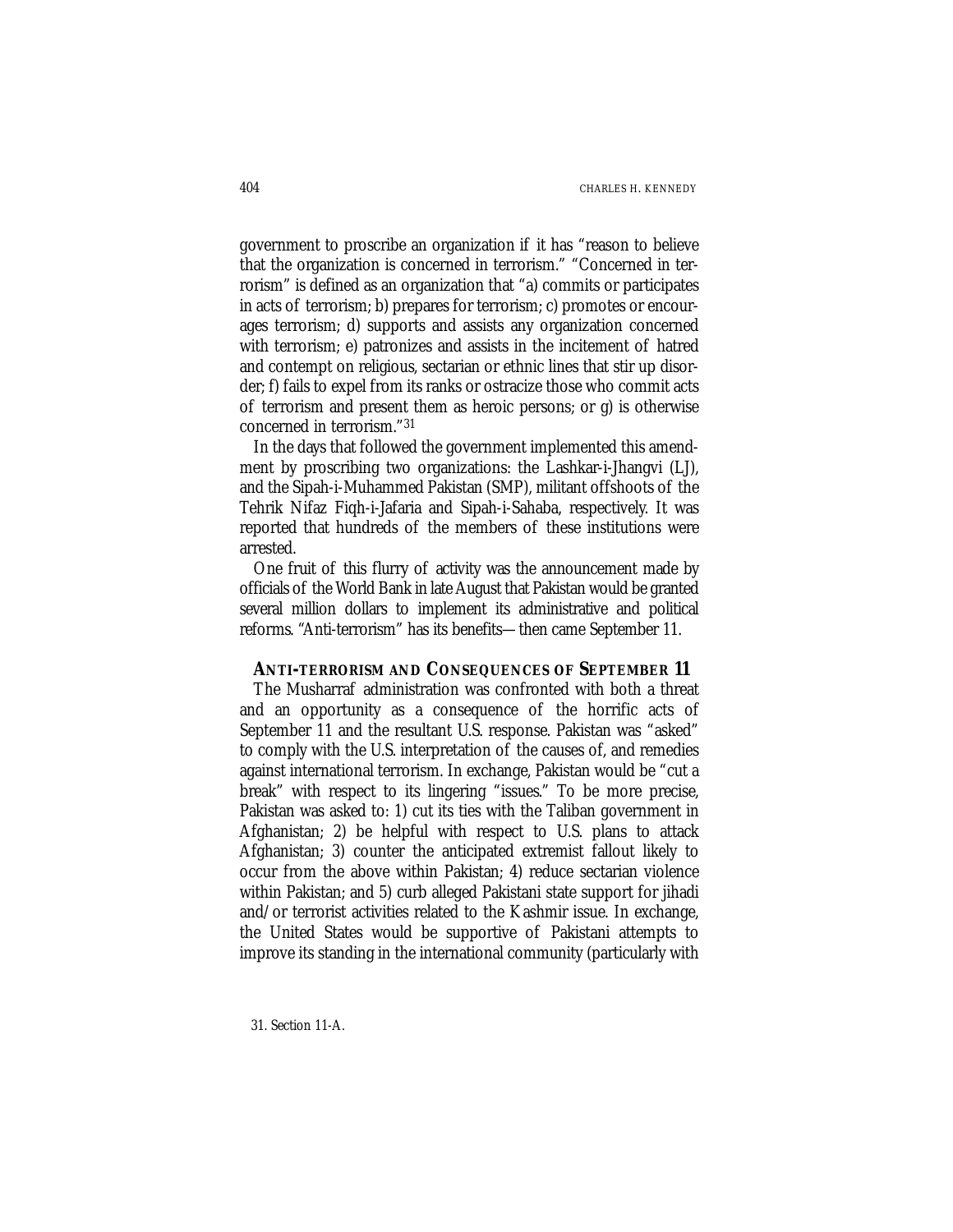respect to international financial institutions),<sup>32</sup> and the United States would not put too much official pressure on the military regime to "democratize." The United States also held out the "promise" that it would at least look with fresh eyes with regard to the Kashmir issue. Of course, underlying this implicit arrangement the United States "promised" not to target Pakistan (as a facilitator or harbor for international terror) if it complied with the U.S. anti-terrorism regime.

Any rational decision maker, military or otherwise, would have quickly accepted the U.S. conditions. Indeed, the conditions were none-too-onerous to accept. As demonstrated above, the Musharraf government was already concerned with sectarian violence within the state. Moreover, it had inherited an intact "anti-terrorist" regime from its predecessor—it did not have to start from scratch—and international support for such a regime would now help to insulate the regime from domestic human rights concerns. And, most Pakistani decision makers (even in the military) had for years been looking for a face-saving way to disassociate themselves from the support of the Taliban. Musharraf 's decision was obvious. But, for domestic and international consumption it was portrayed as difficult, a bitter pill to swallow. Such imagery was also encouraged by U.S. policymakers eager to show that the United States had adopted a no-nonsense approach and was being proactive. The United States was "putting the screws" to Pakistan, and Musharraf was "bowing to U.S. pressure."

In any case, it proved relatively easy for Musharraf to comply with coalition-friendly policies. With regard to anti-terrorism courts, the government moved quickly to increase the number of anti-terrorism courts and to establish such courts in the NWFP and Baluchistan. Ostensibly, the government was gearing up for the anticipated increase in the caseload of such courts once the crackdown on terrorism went into high gear.33 Also, the government was quick to arrest

33. Curiously, the government had decided to close five ATCs before the events of September 11—two in Baluchistan and three in Punjab owing to the "lack of terrorism cases." *Dawn,* 14 September 2001 (online edition). During September and October eleven new ATCs were established, seven in the NWFP and four in Sindh. By the end of October 2001 Pakistan had forty-one ATCs*. Dawn,* various reports (online edition).

<sup>32.</sup> The United States waived sanctions and resumed bilateral aid following such actions. Subsequently, Canada, the EU, Japan and multilateral financial institutions followed suit. This change has proven beneficial to the Pakistani economy— Pakistan's foreign exchange reserves were valued at \$700 million in September 2001; in August 2002 the value was more than \$7 billion. See International Crisis Group, "Pakistan: Transition to Democracy" (Islamabad/Brussels: 3 October 2002), 16.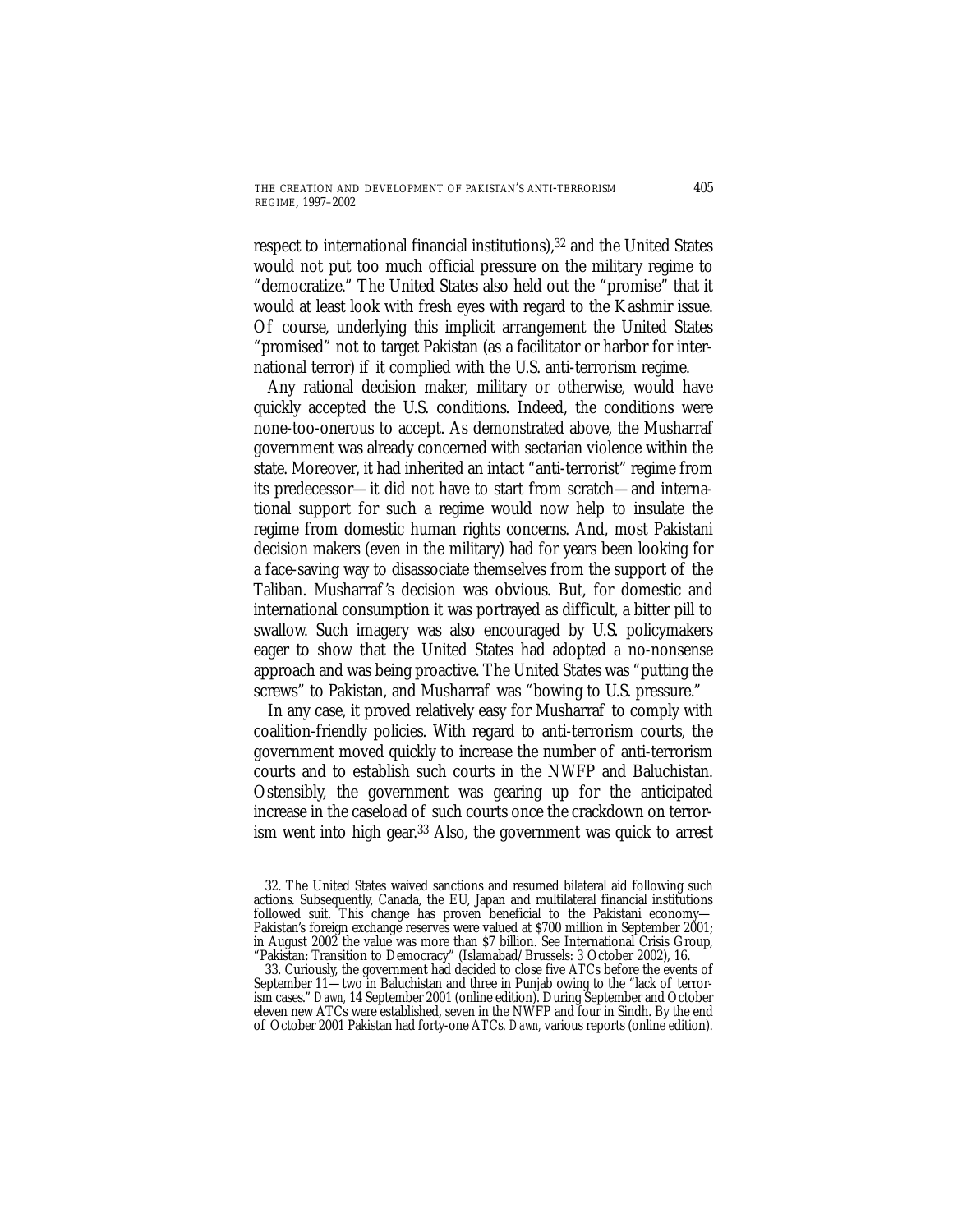and to publicly announce the arrests of hundreds of members of the outlawed LJ and SMP. Also, there was considerable reportage of the arrest of "jihadi elements" as well. One discordant note deserves attention, however. In late October 2001, at the height of U.S. military involvement in Afghanistan, Pakistani paramilitary and police were inattentive to the thousands of "volunteers" crossing the border to fight with the Taliban. Most notably, the Malakand-based Sufi Mohammad, leader of the Tehrik-i-Nifaz-i-Shariat Muhammadi (TNSM), with perhaps as many as ten thousand "lashkars" crossed the border with little or no opposition from Pakistani authorities. Many of these volunteers, perhaps thousands, were killed in Afghanistan, or at least have never returned to Pakistan. Indeed, some of the families of the missing staged highly publicized protests and demanded that action be taken against Sufi Mohammad for enticing their sons into this hopeless struggle. Under such public pressure Sufi Mohammad was arrested and tried before a tribal jirga (a special court of another kind) in Kurram Agency and sentenced to seven years' imprisonment in April 2002.34 If one were cynical, one might opine that Pakistani officials turned a blind eye to the TNSM Afghan jihad because they assumed an unhappy end for the jihadis.

Musharraf was also obliged to turn his attention to the madrassa system in Pakistan. It had long been the contention of critics of Pakistan's Afghan and/or Islamization policy that Pakistan's madrassas (some of which received state support and funding) were breeding grounds for sectarian violence and jihadi training. After the United States declared war against the Taliban, it became a nearly consensual view that the madrassas in Pakistan were directly responsible for the creation of the Taliban.35 Therefore, the policy implications were clear—Pakistan had to "clean up" the madrassas. Again, this was a policy the Musharraf government was not particularly reluctant to entertain—indeed, it perhaps gave the government the political cover it needed to apply political restrictions and regulations to the operation of the heretofore largely autonomous madrassa system. It also allowed the government to proscribe other Islamist groups—declaring them, like the LJ and SMP, to be "terrorist" institutions, and their

<sup>34.</sup> *Dawn,* 17 January 2002; 23 April 2002 (online editions).

<sup>35.</sup> It is hard to overestimate the influence of the works of Ahmed Rashid on this view.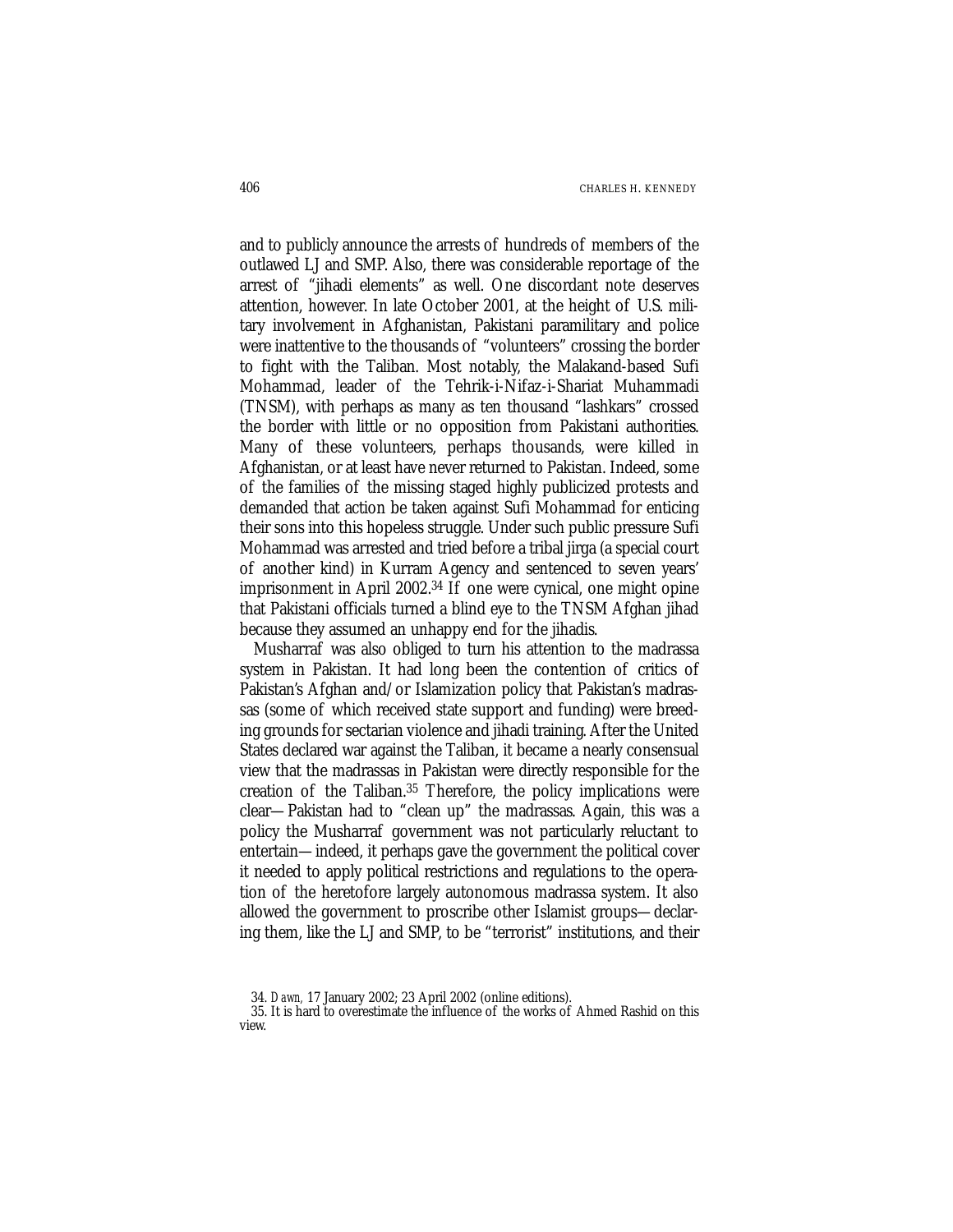respective madrassas (although none of the proscribed groups actually operated madrassas) to be subject to intense government control. Accordingly, by January 2002 Pakistan had added six new groups to the proscribed terrorist list: 1) Jaish-e-Muhammed (JM); 2) Sipah-i-Sahaba (SSP); 3) Lashkar-e-Toiba (LT); 4) Tehrik-i-Nifaz-i-Shariat Muhammadi (TNSM); 5) Tehrik Nifaz Fiqh-i-Jafaria (TNFJ); and 6) Harkat-ul-Mujahideen (HM). The government also adopted three other related polices toward the madrassa system. First, the policies introduced reforms to make the curriculum more "modern" or "scientific." Second, they placed the madrassas (depending on the size of the madrassa) under federal, provincial or district control. Third, they placed additional conditions on visa requirements and related matters concerning foreign (non-Pakistani students). None of these conditions were inherently unwelcome to the government—indeed, curriculum reform could be (and soon was) pitched as an important, perhaps vital, target for additional international financial assistance.<sup>36</sup>

The Musharraf government was also happy to join in the international war against terrorism by placing relatively severe restrictions upon political party activity. As seen above, Musharraf 's government was put under a "deadline" by the Supreme Court in the *Zafar Ali Shah* case to hold elections to the provincial and national assemblies by 12 October 2002. Accordingly, the government was obliged to set up the procedures for the prospective election, including rules regarding political party activity. In this vein the government promulgated the Political Parties Order, 2002 on 28 June.37 The order substantially changed the rules of the political game in Pakistan; for the purposes of this paper, the following sections are particularly relevant. Section 3 of the order prohibits any political party from: "c) promoting sectarian, regional, or provincial hatred or animosity; d) bearing a name as a militant group or section… or e) imparting any military or paramilitary training to its members or other persons." Section 4 also requires that every political party maintain an official manifesto ("constitution"). And Section 15 provides for the dissolution of a political party if it is "foreign-aided" or is found "indulging

<sup>36.</sup> For details, see International Crisis Group, "Pakistan: Madrasas, Extremism and the Military" (Islamabad/Brussels: 29 July 2002).

<sup>37.</sup> Political Parties Order, 2002 (28 June 2002). (National Reconstruction Bureau website).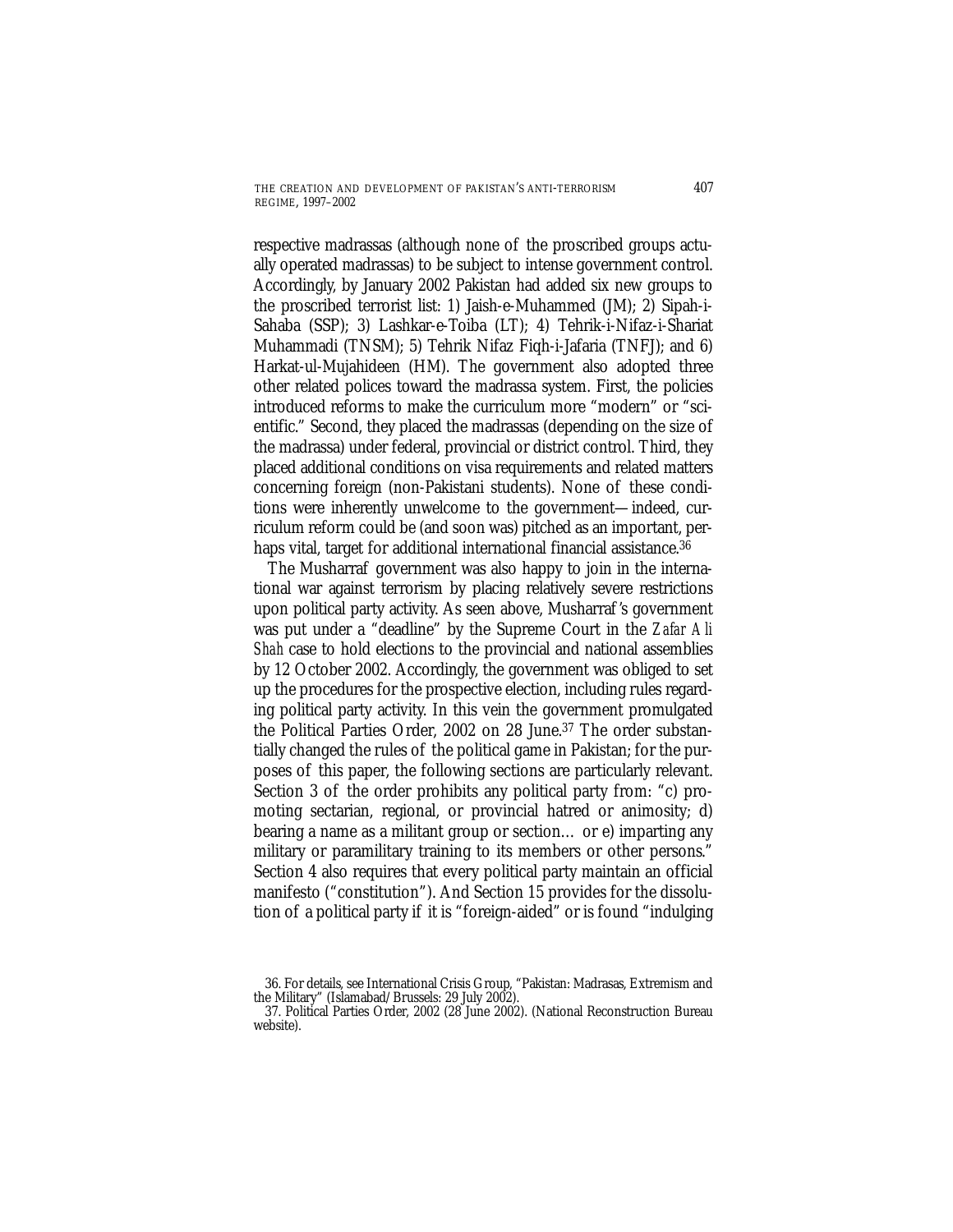in terrorism." If a political party is dissolved, members of that party cannot, among other things, hold political office for a minimum of four years. They are also subject to criminal prosecution if warranted. The ostensible target of such provisions is not the institutions proscribed above (they are not political parties) but rather political parties likely to be opposed to a continuation of military-dominated politics in the state—most notably parties such as the Jamaat-i-Islami, the Jamiat Ulema Islam; and the Muhajir Qaumi Mahaz (MQM). If one "stretches" the ban against "regional parties" one could also contend that the order may be designed to put pressure on the mostly Sindhibased PPP<sup>38</sup>

Finally, the events of September 11 and its aftermath provided the Musharraf government with the political cover it required to further amend the Anti-Terrorism Act. On 30 January 2002 the government announced yet another amendment to the act—the Anti-Terrorism (Amendment) Ordinance, 2002. The most important amendment contemplated by this ordinance is the conversion of the heretofore single-person bench of the ATC to a three-member bench. The newly constituted ATCs would still have, as in the original courts, a judge who is a High Court, Session Court, or Additional Sessions court judge as a member, but they would also each have a second member who would be a judicial magistrate first class and a third member who would be an officer of the Pakistan Army not below the rank of Lt. Colonel.39 Ostensibly, the rationale for the revision to the courts is related to the general perception (or at least the perception of the generals) that the ATCs have not worked very well at all—and certainly not the way they were intended to work. By increasing the size of the courts, the courts will be better equipped to deal with their caseload. By placing a military officer in each court, the civilian members of the courts would be more directly seized with the urgency of their mission (i.e., would be intimidated) into speeding up the process and punishing terrorists. The order mandates that the existing one-member ATCs would be disbanded by 30 November 2002.

<sup>38.</sup> If this was the intent the policy failed, as the Islamist parties contesting the election under the banner of the MMA did surprisingly well in the October 2002 general elections.

<sup>39.</sup> Rafaqat Ali, "Army Officers to Be Part of New ATCs: Law Amended to Expedite Terrorism Cases" *Dawn,* 1 February 2002 (online edition). Also see articles in *Dawn,* 13 February and 20 February 2002 (online editions).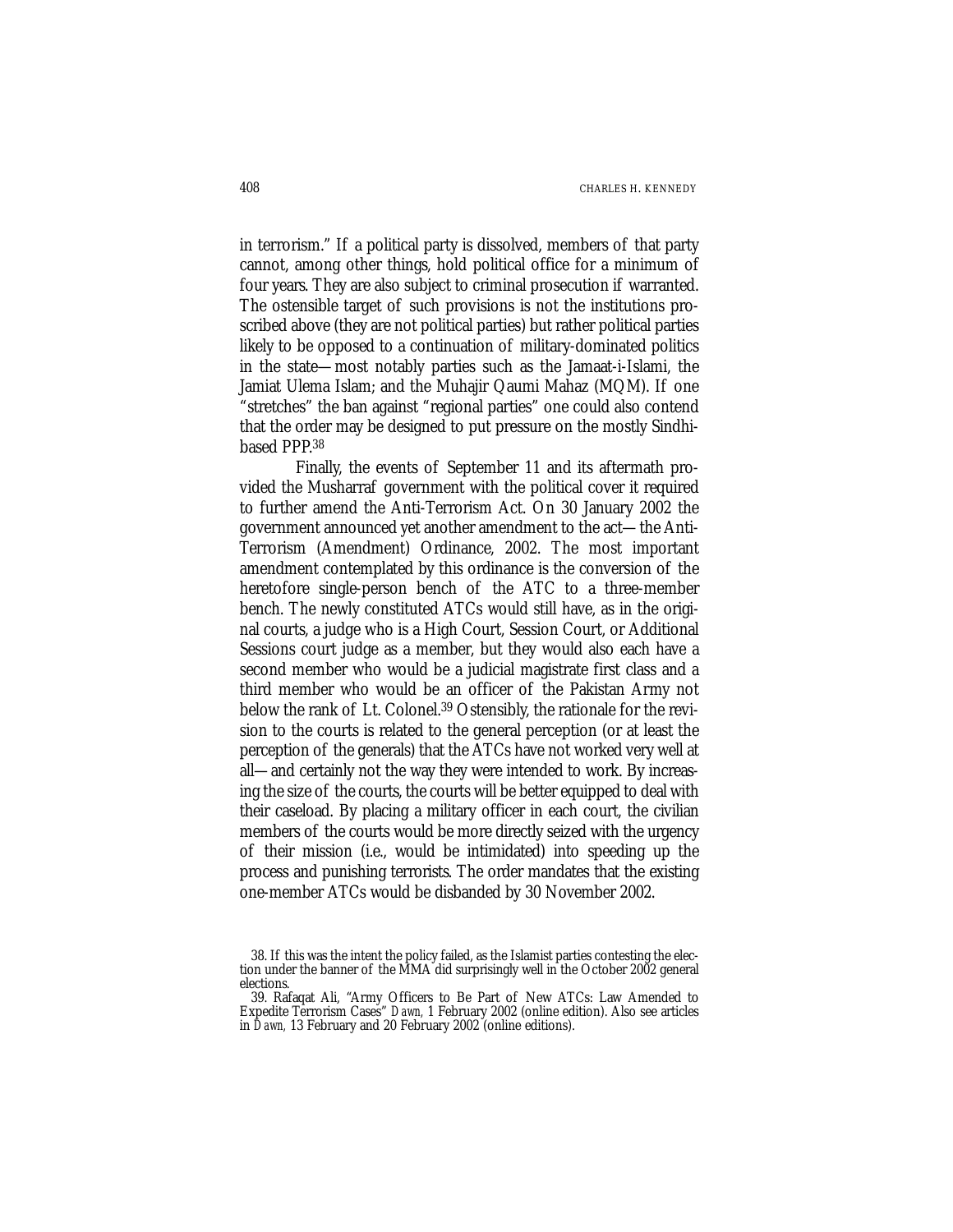This amendment has drawn considerable flak from affected groups. Dozens of bar associations lodged protests against the act, there was a boycott of the courts by aggrieved lawyers in Lahore, numerous petitions challenging the constitutionality of the ordinance were filed with the Sindh, Punjab, Baluchistan, and NWFP High Courts, and the ordinance was largely and loudly decried by members of all major political parties and human rights groups.40 Even Amnesty International wrote a special note decrying the amendment.<sup>41</sup> Eventually the Supreme Court called for the petitions filed with the four High Courts and consolidated the case in March. The decision of the Supreme Court remains pending.

One can only speculate as to why the Musharraf government, usually fairly prudent, so blatantly challenged so many domestic interests with regard to the January 2002 amendment. One factor may have been the Daniel Pearl murder case, which at the time was moving fitfully through a Karachi ATC.42 Clearly, there are many flaws with the ATC system. Generally, it has not improved the speed of disposition of cases. Also, the new courts have until recently been strapped for funds, understaffed, and perhaps overworked. The ATCs are also not immune from the difficult environment that bedevils the regular judicial system in Pakistan—incompetence and corruption abound in the police and legal establishment of Pakistan. Moreover, the most highly publicized cases concerning the ATCs in Pakistan have involved cases in which the respective appellate tribunal has overturned decisions of the courts of original jurisdiction. Therefore, the ATC system is both relatively ineffective and is perceived as relatively ineffective within Pakistan. It is clearly not perceived as delivering justice. The Musharraf government, therefore, was and perhaps remains, fed up with the system.

On 20 October 2002, during the interim following the general elections but before the national assembly was convened, Musharraf 's federal cabinet promulgated yet another amendment to the anti-terrorism ordinance. The Anti-Terrorism (Second Amendment)

<sup>40.</sup> Numerous relevant articles in *Dawn,* February–April 2002 (online edition).

<sup>41.</sup> Amnesty International, "Pakistan: New Anti-Terrorist Courts Breach Fair Trial Norms" (Amnesty website: 2 April 2002).

<sup>42.</sup> On 19 July 2002 a Karachi ATC convicted Omar Sheikh and three accomplices of the kidnap and murder of Daniel Pearl. Omar Sheikh's conviction is currently under appeal before the Sindh High Court. A full text of the ATC judgment is found in *Dawn,* 16 July 2002 (online edition).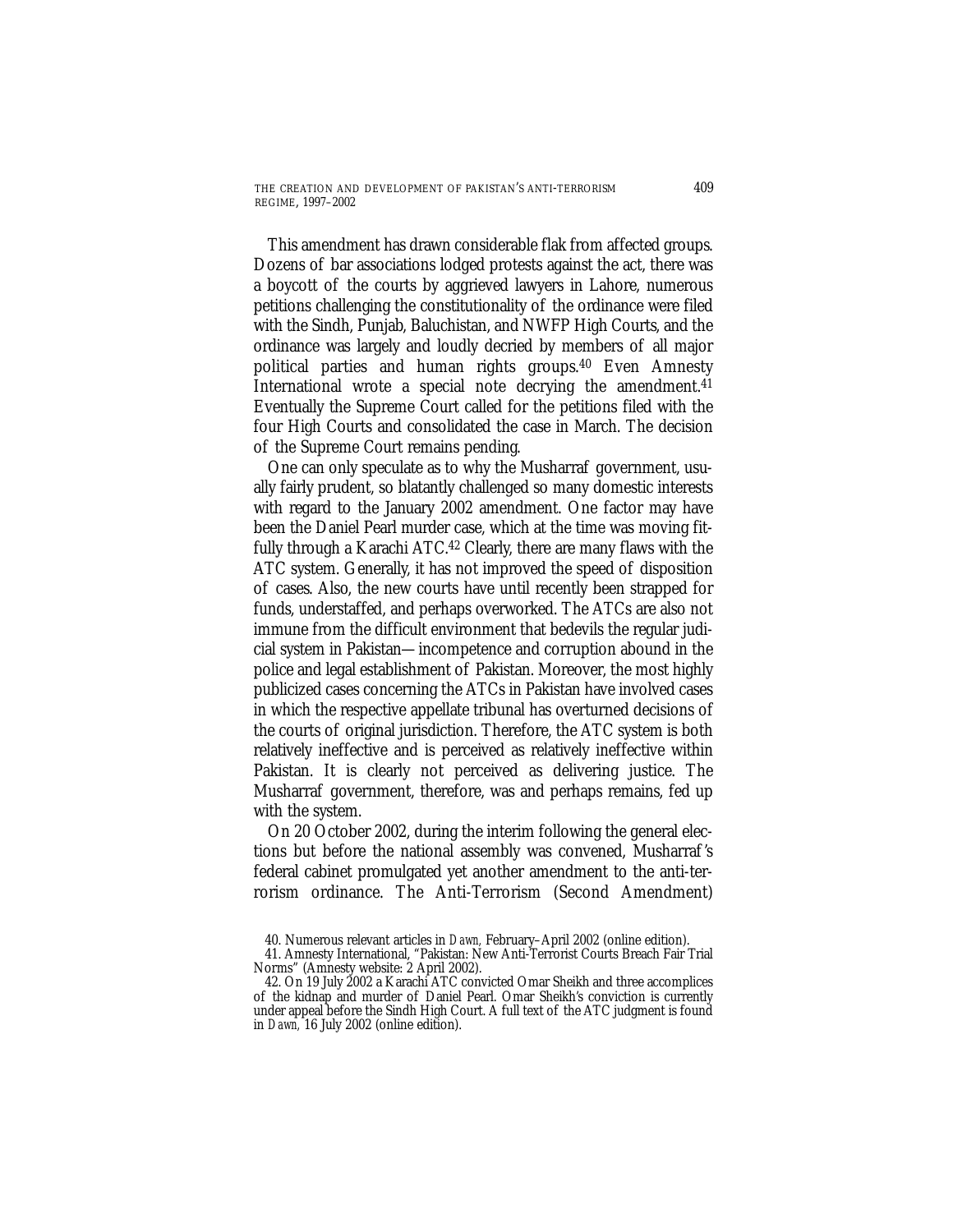Ordinance, 2002, gives the police wide latitude to detain anyone listed on the government's "terrorism list" (activists, office bearers of proscribed groups) for up to one year without filing specific criminal charges. The amendment also prohibits such suspected terrorists from visiting "schools, colleges … theaters, cinemas, fairs, amusement parks, hotels, clubs, restaurants, tea shops … railway stations, bus stands, telephone exchange, television stations, radio stations…public or private parks and gardens and public or private playing fields" without the written permission of relevant police officials.<sup>43</sup>

It is likely that the 2002 amendments will make the system even less effective. Since the existing ATCs will ostensibly be disbanded in November 2002, the proceedings of these courts (never a model of efficiency and expedition) have been disrupted. Also, one may assume that the Supreme Court, when it finally renders a decision with respect to the January 2002 amendment, will not wholly accept the government's position. The Supreme Court has a history of jealously guarding its turf; the introduction of military officers as "judges" within the courts will be resisted as strenuously as the courts are able given the realities of the political system at the time. The draconian October 2002 amendment is also likely to be challenged before the Supreme Court as well.

# **Conclusions**

IF THE PURPOSES of establishing an anti-terrorism regime are to lessen terrorism, punish terrorists, improve the efficiency of the legal system, and dispense speedy justice, Pakistan's anti-terrorism regime has been a complete failure. Conversely, if the purposes of an anti-terrorism regime are to improve one's position relative to one's domestic political opponents, or to improve public relations, or to rehabilitate one's standing with the international community, then Pakistan's antiterrorism regime has generally been a success.

What can one learn from Pakistan's experience? If a decision maker's true goal is to improve the delivery of justice—the last thing such a decision maker should do is to weaken the regular judicial system. If a decision maker's true goal is to protect the lives and liberties

<sup>43.</sup> Rauf Klasra, "Sweeping Powers for Police to Curb Terrorism" *The News,* 20 October 2002 (online edition). The article includes the full text of the amendment.